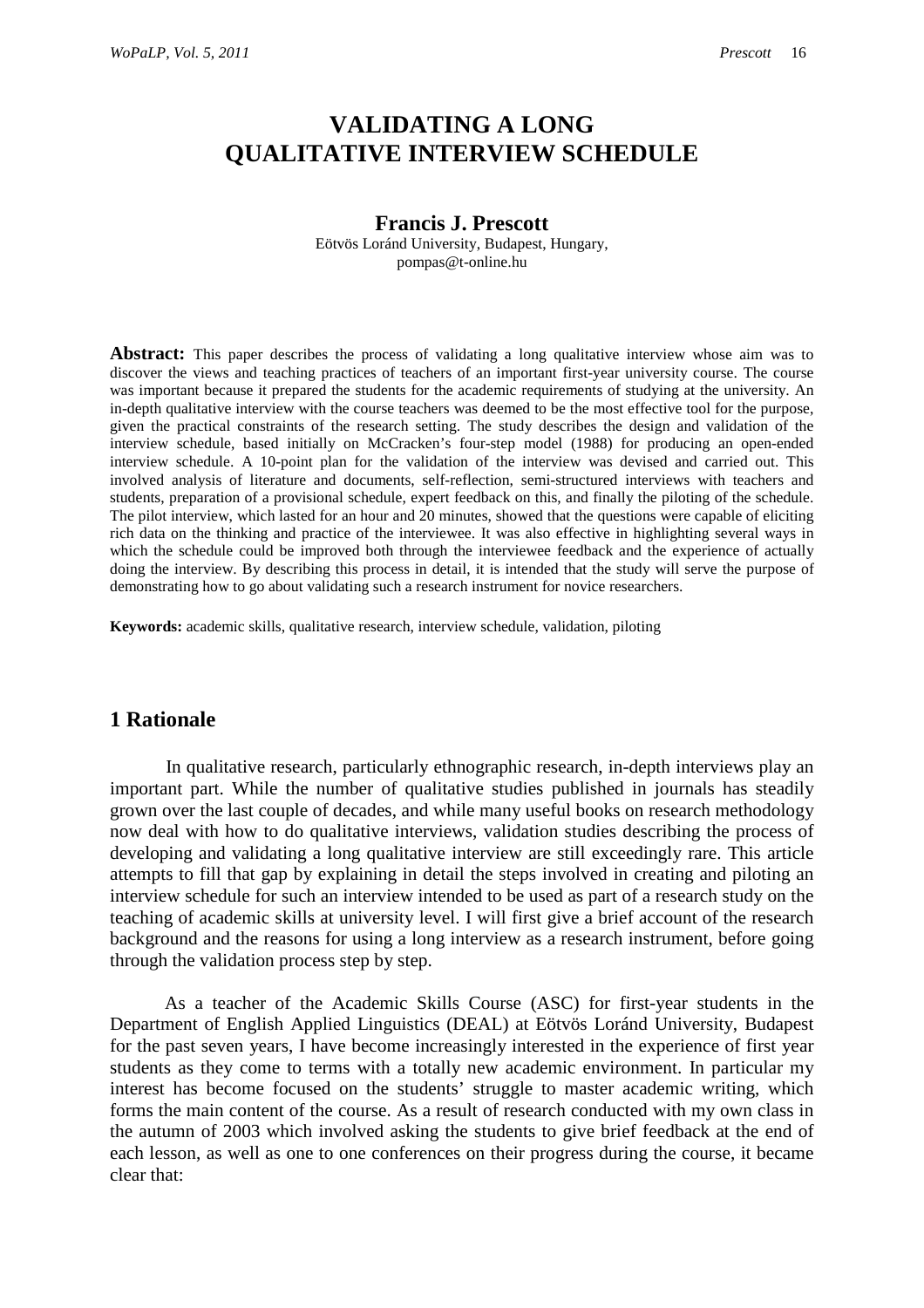- the majority of students had very little idea of what academic writing was before they began the course
- many students had difficulties with elements of the course
- the students' response to the course was largely dependent on their understanding of how it could help them with their writing for other courses

Since this course has such a pivotal role in acclimatising the students to university requirements and is likely to influence their future progress both within the Department of English Applied Linguistics and in other departments, these findings led me to consider the critical importance of the teacher's role in delivering the course and suggested the need to find out more about how teachers approached the teaching of the course. More specifically, I was interested in finding out whether different teachers were teaching the course in the same way or not and whether their views of what the course should do were similar.

 Ideally the best way to verify what teachers are doing would be to conduct a series of lesson observations supplemented by interviews about the lessons. However, for practical reasons (principally lack of time and difficulty of gaining access at convenient times) this was not feasible. Therefore, the only other option was to get the information directly from the teachers themselves. To provide the necessary depth and richness of data for such an investigation, a long qualitative interview seemed to be the best instrument. Of course, a questionnaire can also be used to gather information about behaviour and attitudes, but as Dörnyei (2003) points out:

The problem with questionnaires from a qualitative perspective is that [...] they inherently involve a somewhat superficial and relatively brief engagement with the topic on the part of the respondent. Therefore, no matter how creatively we formulate the items, they are unlikely to yield the kind of rich and sensitive description of events and participant perspectives that qualitative interpretations are grounded in. [...] So, if we are after long and detailed personal accounts, other research methods such as personal interview are likely to be more suitable for our purpose. (p.14)

Thus, I decided to develop and validate a long qualitative interview schedule designed to discover how teachers of Academic Skills (AS) are teaching their courses.

 The rest of this paper will describe the process by which the interview schedule was designed and validated and discuss the results of the piloting of the instrument. As a conclusion, the implications of the study for other researchers will be considered. Firstly though, I will outline some key concepts involved in the study.

# **2 The process approach versus the product approach to academic writing**

 The ASC is primarily based on Anglo-Saxon writing conventions and in the first semester encourages the students to use a process approach to writing (this is made explicit in the Course Contents and Requirements document). However, it is also partly genre-based (in the first semester the short argumentative essay and the comparison and contrast essay are taught, and in the spring semester longer empirical and theoretical research essays are the main focus), and so both process and product approaches to academic writing need to be considered.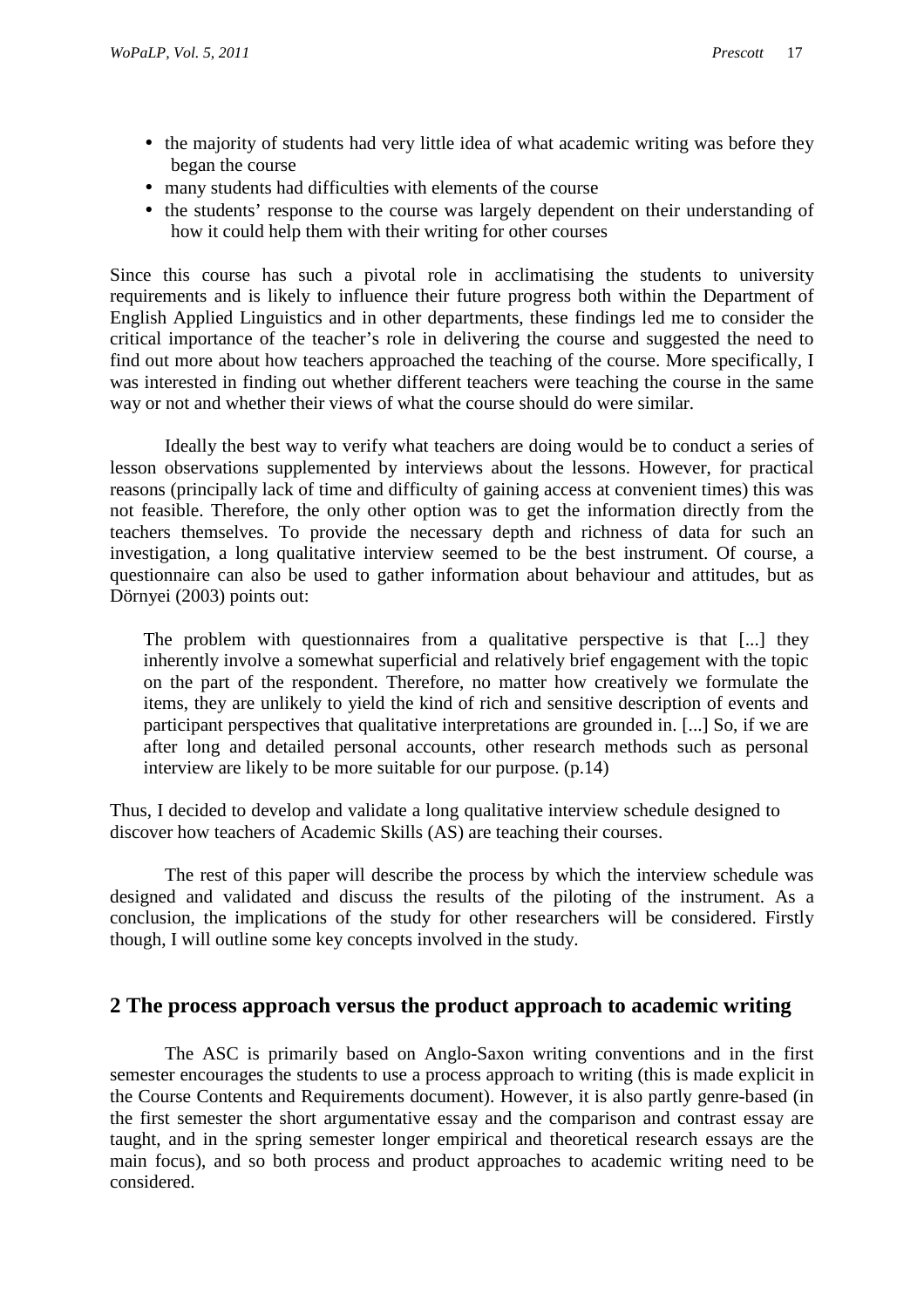The older product approach is so-named because it focuses on the end product of writing – the text itself. Typically it encourages students to imitate the features of model texts and in later forms to practice using language functions typical of academic writing such as description, narrative, definition, exemplification and so on (Jordan, 1997). The organisation of compositions, paragraph structure, cohesion, and style are also given prominence in textbooks using this approach (Jordan, 1997; Reid, 1993).

 The process approach developed as a response to the perceived limitations of the product approach (Jordan, 1997; Grabe & Kaplan, 1996). This approach grew out of a reassessment of the nature of writing and how it is learnt and taught which was strongly influenced by research on cognitive psychology (Grabe & Kaplan, 1996). In the process approach the focus was shifted from the product to the composition processes which writers use to achieve the product, and thus there is a favouring of meaning over form (Jordan, 1997). There is close general agreement about what the key elements of the process approach are, although there are some differences in the wording and emphasis (Jordan,1997; Grabe & Kaplan, 1996; Reid, 1993). The following points are widely agreed upon:

- learner centredness motivates learners to take more responsibility for their own learning
- writing is seen as a process of discovery
- meaning is given precedence over form
- writing should be meaningful to the writer
- importance of feedback peer, group, conferencing, written by teacher
- stages of writing prewriting, planning, multiple drafting, editing, proofreading
- writing is recursive not linear.

 Because the ASC is an amalgam of these two approaches, the interview schedule needed to address the teacher's handling of both the rhetorical and genre-based elements as well as the process approach elements such as the stages of writing and the importance of feedback.

# **3 The long qualitative interview**

 What constitutes a qualitative interview is open to a wide range of interpretations, depending on which source is consulted. For instance, Fontana and Frey (2000) make a broad distinction between structured interviews, which they associate with survey research and characterise as a form in which "all respondents receive the same set of questions asked in the same order or sequence by an interviewer who has been trained to treat all interview situations in a like manner" (p.649), and the traditional qualitative unstructured interview which is an "open-ended, ethnographic (in-depth) interview" (p.652). On the other hand, Wallace (1998) has three broad categories of interview consisting of structured, unstructured and semi-structured. This latter category is a compromise between the other two and often makes use of a prepared interview schedule and prompts. It combines "a certain degree of control with a certain amount of freedom to develop the interview" (p.147). Cohen and Manion (2000) make the point that the various types of interview can be seen as occupying a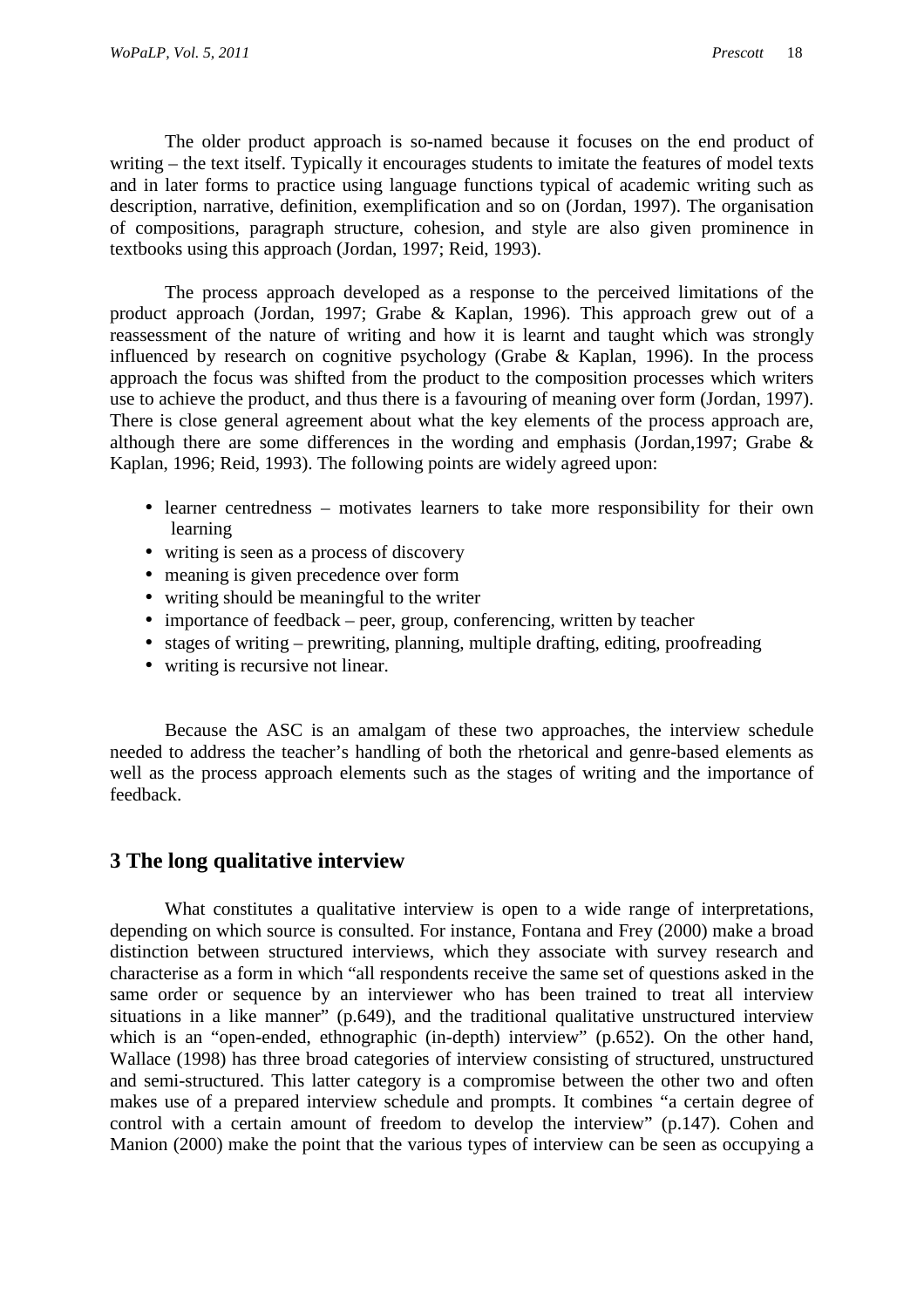continuum depending on the degree of openness and structure and depending on their purpose. Maykut and Morehouse (1994) apply this idea to the in-depth qualitative interview:

For the purposes of qualitative research, the shape that an interview may take has been described in various ways. Common to most descriptions is a continuum of interview formats ranging from a structured format to a relatively unstructured format. The structure of the interview has to do primarily with the extent to which the questions to be asked of the interviewee are developed prior to the interview. (p.81)

They identify three main formats, the unstructured interview, the interview guide and the interview schedule, and point out that while each format requires different skills from the interviewer, they all share "a critical commonality: The questions are open-ended and designed to reveal what is important to understand about the phenomenon under study" (ibid., p.81).

 For the purposes of the present study, it was felt that since the information sought was complex but involved a topic about which much was already known to the interviewer, an indepth semi-structured format using an interview schedule prepared in advance would be the best approach. This would allow clear differences and similarities to emerge between respondents but would also be flexible enough to allow further probing, through the use of appropriate prompts, of interesting points or areas where information was difficult to elicit.

# **4 Research Questions**

In common with many qualitative studies, the research questions developed as the research proceeded. The initial research question was: *What do teachers of academic writing think they are teaching and why are they teaching it?* The question was framed in this way since I could not be sure merely from interviewing teachers that what they said they were teaching in their classes was in fact what they were actually doing. However, it soon became clear in the early stages of the validation process (see 5.3) that this bifurcated question was insufficiently focused and needed to be refined into three separate questions. These were the following:

*How do teachers at the Department of English Applied Linguistics teach academic writing?* 

*What are their beliefs about academic writing?* 

*What are their beliefs about the course?* 

Of course the first question still could not be reliably answered merely by means of an interview but a well-designed schedule could be expected to discover quite a lot about how teachers approach the teaching of the course. To obtain a more reliable picture of how teachers actually teach the course, observation would also be necessary.

 The importance of teacher beliefs and their relationship with classroom practice has been the focus of an enormous amount of research. In the case of this course, every teacher will inevitably interpret the syllabus in their own way and make different decisions on how to implement it in the classroom. These decisions will be influenced by the teacher's beliefs about teaching and by their personal view and experience of what academic discourse is and what students need to know about it, although the literature also points out the possibility of mismatches between beliefs and practices (see Elbaz, 1991; Pajares, 1992; Freeman &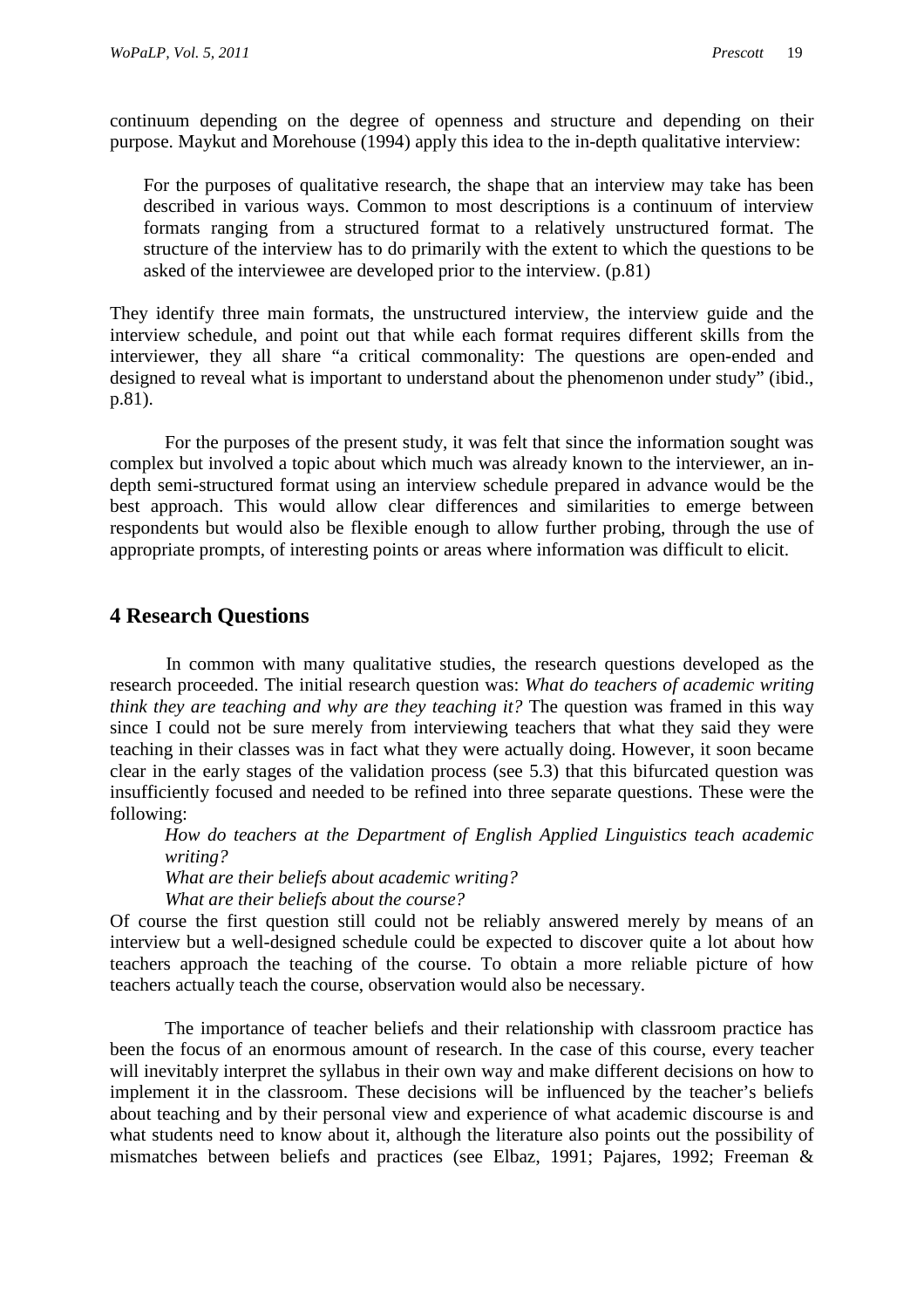Johnson, 1998; and Borg, 2003 for the importance of the teachers' experience and beliefs on their practice, as well as the complex relationship between them).

# **5 Research Method**

 The research method was based on McCracken's (1988) four-step model for designing and implementing a long qualitative interview. McCracken clearly differentiates the long interview from the unstructured ethnographic interview:

It departs from the unstructured "ethnographic" interview insofar as it adopts a deliberately more efficient and less obtrusive format. It is a sharply focused, rapid, highly intensive interview process that seeks to diminish the indeterminacy and redundancy that attends more unstructured research processes. The long interview calls for special kinds of preparation and structure, including the use of an open-ended questionnaire, so that the investigator can maximise the value of the time spent with the respondent. (p.7)

 In effect, this is a description of a scheduled open-ended format similar to that described by Maykut and Morehouse (1994) under the term interview schedule.

The four stages of McCracken's model are as follows:

- (1) review of analytic categories and interview design
- (2) review of cultural categories and interview design
- (3) interview procedure and the discovery of cultural categories
- (4) interview analysis and the discovery of analytical categories

(McCracken, 1988, p.29)

 Only the first three stages are relevant to the validation study as the last stage relates to analysing the data gathered following the completion of the interview. The first two stages are both concerned with the identification of categories that need to be included in the interview schedule but also have an important role in manufacturing distance or, as Holliday (2002) puts it "making the familiar strange" (p.13). This is necessary to avoid or neutralise the effect of the researcher's own assumptions about the phenomenon under investigation. These assumptions are particularly dangerous when the researcher is familiar with the research setting as in the present case. Stage 1 involves a detailed literature review both to establish "an inventory of the categories and relationships that the interview must investigate" (McCracken, 1988, p.32) and also to alert the researcher to the preconceptions already existing in the literature. The second stage is meant to harness the researcher's own familiarity with the culture being studied in order to add to the categories for question formulation as well as to enable a clearer realisation of how the researcher understands the culture in order for him to be able to attain a critical distance from it.

 Using these two steps as a starting point, a 10-point plan for the validation process was designed. This process is summarized in Table 1, which also shows where the individual steps are detailed in this article: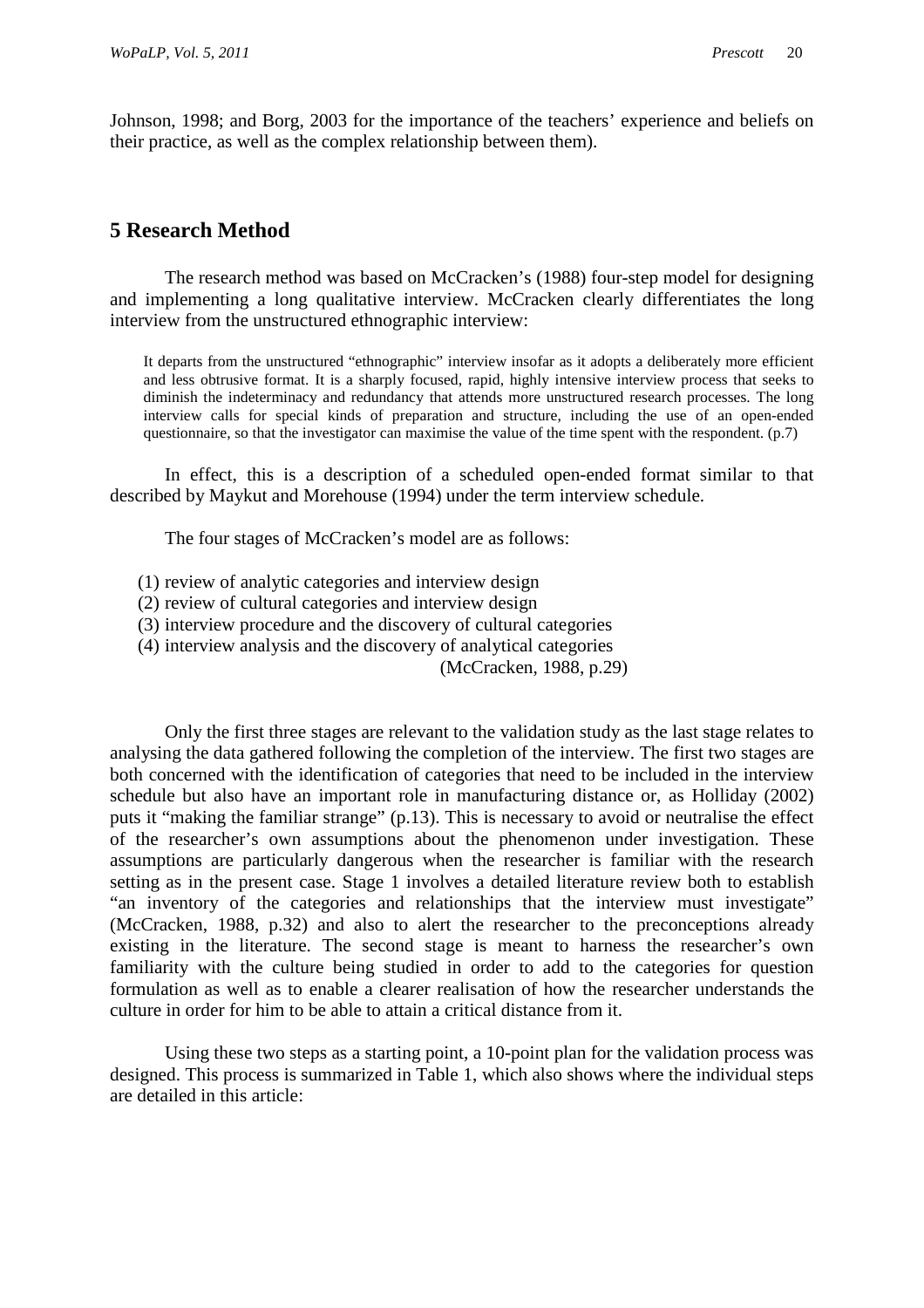| <b>Steps of the validation process</b>                                                                            | <b>Described in</b><br>section |
|-------------------------------------------------------------------------------------------------------------------|--------------------------------|
| 1) Review of the literature                                                                                       | 5.1                            |
| 2) Review of documents and course descriptions                                                                    | 5.1<br>Appendix A              |
| 3) Self-reflection and self-interview                                                                             | 5.2                            |
| Asking teachers to define academic writing and explain the purpose of teaching it<br>4)<br>(using a brief survey) | 5.3<br>Appendix B              |
| 5) Semi-structured interview with a highly experienced teacher about the<br>development and purpose of the course | 5.4<br>Appendix C              |
| 6) Semi-structured interviews with two teachers about how they teach the course                                   | 5.5<br>Appendix D              |
| 7) Informal interviews with students to get their views on the course                                             | 5.6                            |
| 8) Preparation of provisional interview schedule                                                                  | 5.7<br>Appendix E              |
| 9) Asking for feedback on the schedule from other Academic Skills teachers                                        | 5.8                            |
| 10) Piloting the interview schedule                                                                               | 6                              |

#### Table 1. The 10-step validation process

 While the first three points correspond closely to the first two steps in McCracken's model, points 4–7 go somewhat beyond it. This was because I felt that reading the literature on the teaching of academic skills would not be sufficient to uncover the complexity of the specific research setting – I needed to know more about the theoretical basis and the development of the course at the university and to do this I had to interview the only teacher who was present when the course was implemented. Similarly, I felt that a thorough review of cultural categories should include all the participants within the culture, not just myself, as well as looking at the artefacts of the culture (documents and course descriptions). Another advantage of this extended approach is that it utilises the emergent nature of qualitative research in that each stage incorporates and builds on the previous ones. This will become clear as the process is described in more detail.

 It should be noted that some of the steps were not completed in the manner or the order originally intended due to practical and time constraints. These divergences from the original plan will be described below at the appropriate points.

#### **5.1 Review of literature and documents describing the course**

 A close reading of the literature on the teaching of academic writing identified the main approaches used in the Anglo-Saxon academic culture (the USA and the UK), and by comparing these with the Course Contents and Requirements document and the official course descriptions it became clear that the course contained elements of both the product and the process approach. For instance, the course description for semester 1 mentions "the process of evaluating their own and their peers' work and rewriting their drafts" (see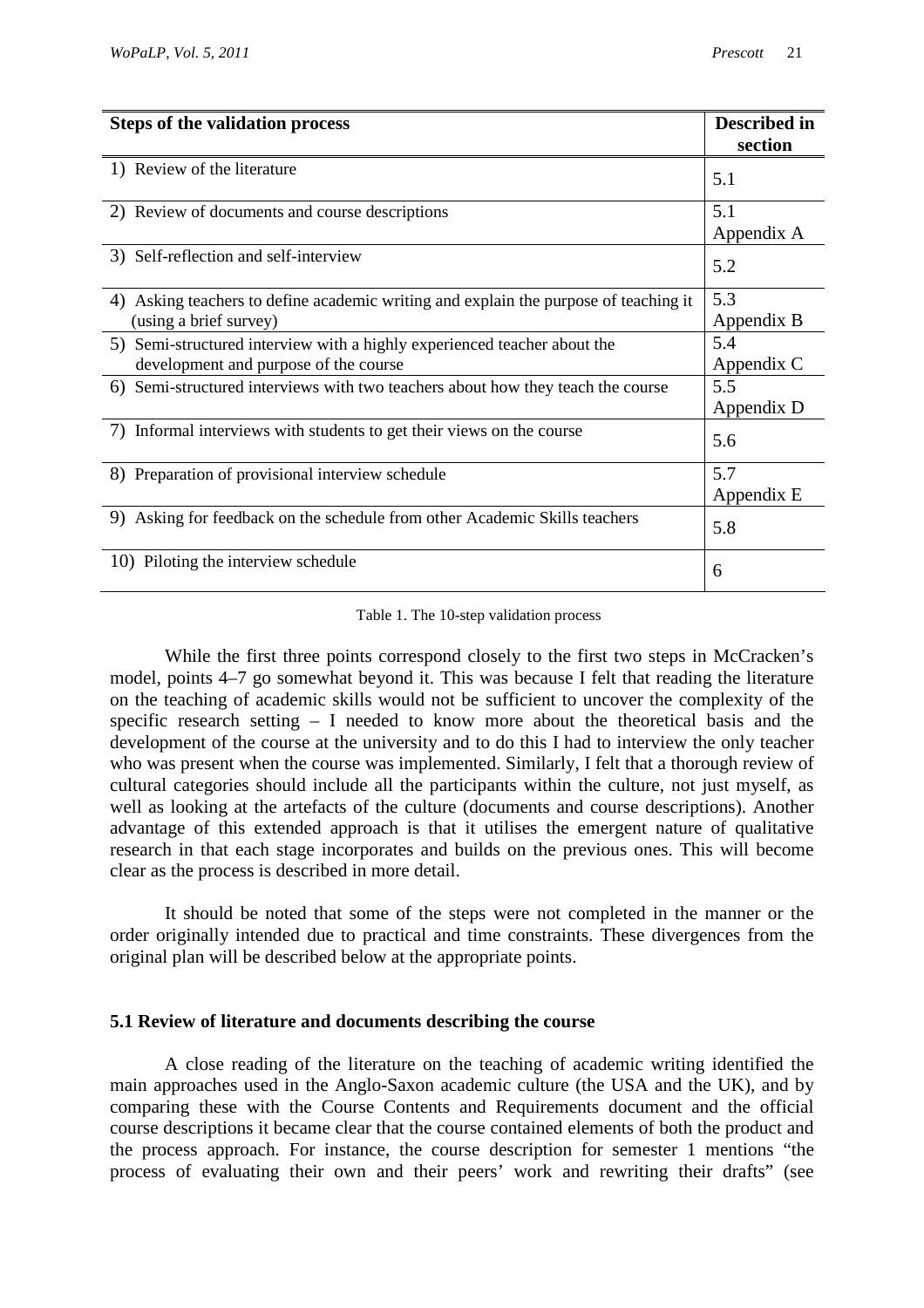Appendix A) which is typical of the process approach. The descriptions for both semester 1 and 2 also mention writing paragraphs, different types of essay and learning the structure of theoretical and empirical research papers. A focus on the rhetorical organisation and structure of academic writing is more typical of the product approach.<sup>1</sup> This meant that the schedule would need to include a category that looked at how the teacher handled the course content and what elements they gave more or less attention to.

 However, rather than constructing a schedule with questions about every element of the course contents (such a schedule would need to ask about the teaching of invention techniques, writing for different audiences, style and register, paragraph structure, cohesion and coherence, titles, thesis statements, drafting and redrafting, revision techniques, summarising and paraphrasing, plagiarism and referencing, research skills, as well as the four main written genres covered in the two semesters), I decided it would be better to ask teachers what elements of the course they attached most importance to and if there were any elements they considered to be of less importance. It was hoped that this would expose any differences in emphasis between teachers in handling the contents of the course. Also, by asking questions about what teachers thought about the purpose of the course, it might be possible to see how learner centred a particular teacher's approach was, although this would probably need to be explored through looking at the answers to other questions as well.

 One other result of the review of literature and course documents, was the realisation of the difficulty of clearly defining what academic writing is and how it should be taught, owing to the underlying theoretical complexity of the area. This suggested the need to ask ASC teachers about their understanding of the key term.

### **5.2 Self-reflection and self-interview**

 $\overline{a}$ 

 As already mentioned, this stage equates to McCracken's review of cultural categories. He states that "[t]he object of this step is to give the investigator a more detailed and systematic appreciation of his or her personal experience with the topic of interest" (p.32). Of course self-reflection goes on at all stages of the research process, often unconsciously, but it was important to utilise my own knowledge and experience of teaching the course at an early stage to help me see additional areas that the interview should address. It was also important to be aware of my own assumptions and prejudices regarding the course in order to be able to maintain sufficient distance from them when preparing and conducting interviews. For this purpose I carried out a 'self-interview' by writing down my thoughts about the course and how I attempted to teach it. $2$ 

 I began by asking myself two questions: "What am I trying to do in my course?" and "How do I go about teaching the course?". I then sat down and wrote continuously until I felt I had no more to say, or rather until my thoughts dried up. This resulted in six pages of

<sup>&</sup>lt;sup>1</sup> Jordan (1997) and Hedge (2000) also point out that work on genre analysis begun by Swales (1990) has had an increasing influence on EAP courses which aim to familiarise students with the features of academic genres they will meet and be expected to produce in their studies. This focus on genre is a more recent development of the product approach.

 $2^2$  For a researcher less embedded in the research context, this step may simply involve giving the researcher "a more detailed and systematic appreciation of his or her personal experience with the topic of interest" (McCracken, 1988, p.32) by engaging in a period of sustained self-examination in which the researcher "must inventory and examine the associations, incidents and assumptions that surround the topic in his or her mind" (ibid., p.32).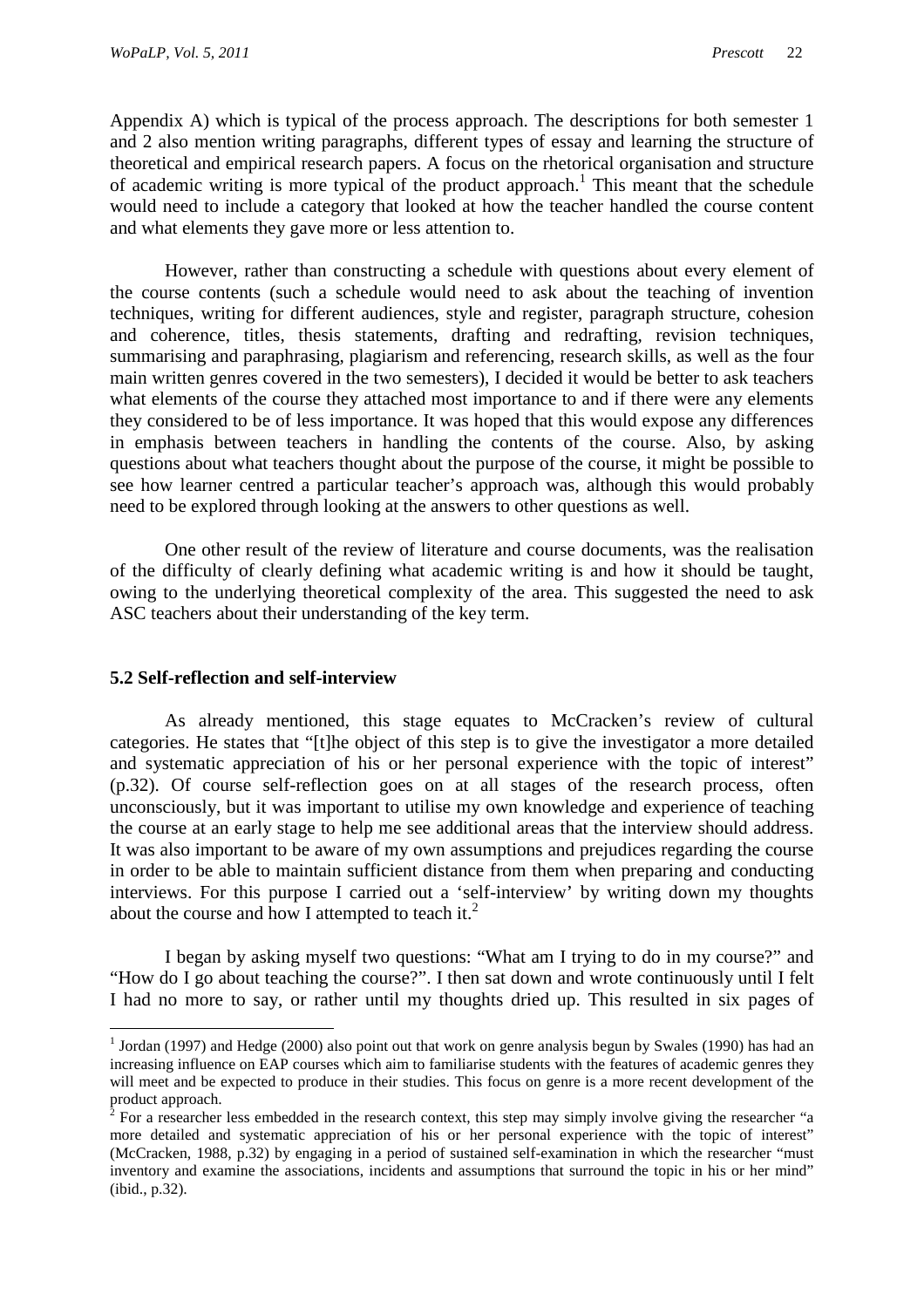somewhat rambling prose which I then proceeded to evaluate. Much of it consisted of generalisations and repetitions but it was possible to extract several points of interest. In my case the evaluation followed the writing straightaway, but some time could be allowed to elapse if preferred, and indeed the writing and evaluation could be repeated with the same or a different focus.

 Firstly, in addition to seeing the purpose of the course as being "to enable students to function in their academic studies in the university" (Self-interview, p.1), which mirrored the official course description, I saw a wider purpose: "I am trying to make students more responsible for their own progress and development in the academic environment and able to function for themselves independently of me or other teachers as much as possible" (Selfinterview, pp.1-2). Another aim took an even wider view:

I also encourage the students to look at the possible benefits to themselves of learning to write in a new more structured way and to organise their thoughts systematically. By this I mean that I want them to think about how these skills can help them in their future life whatever that may be (most of them will not be academics). (Self-interview, pp.3-4)

 Another point related to the style of teaching. It is clear that while I am not always successful in doing so, I attempt to teach in a Socratic way by getting the students to engage in discussion and provide answers for themselves rather than rely on me to give them all the answers:

In lessons I try to involve the students in discussion of the purpose and use of techniques as much as possible and try to get them to provide the answers rather than just feeding them with my ideas and views. I have to admit that I am not always successful in doing this – sometimes I do tend to talk too much and to deliver mini-lectures but I am conscious of this tendency and as much as possible try to avoid it. (Selfinterview, p.3)

 The latter part of the above quote also connects with a third important point, which is the difficulties experienced by the teacher both with his own teaching and with the conditions imposed upon him by the teaching context. One last quote illustrates this perfectly:

I am constantly aware of the time constraints of the course  $-1$  1/2 hours a week is not sufficient to go into the depth and do the things I would like to do. Also I do not always have enough time to prepare lessons the way I would like to. I find getting lessons started often wastes a lot of time, especially if I'm waiting for another class to leave or for late students to get settled.

 Sometimes I have to make a compromise between exploring topics or points which have been raised in the depth I would like to and trying to cover the material I need to each week. I am aware that I am very bad at timing lessons and getting things finished on time. (Self-interview, p.5)

 These points indicated that the interview would need to probe the teacher's ideas of what the course should do for the students, what sort of interaction took place within the class and what difficulties the teacher experienced with the handling of the course. They also made my own concerns and viewpoint much clearer to me.

#### **5.3 Asking teachers to define academic writing and explain the purpose of teaching it**

 To discover more about how other teachers viewed the course I decided to ask them directly what they thought academic writing was and why we taught it to our students. I hoped that this might uncover additional categories which had not yet suggested themselves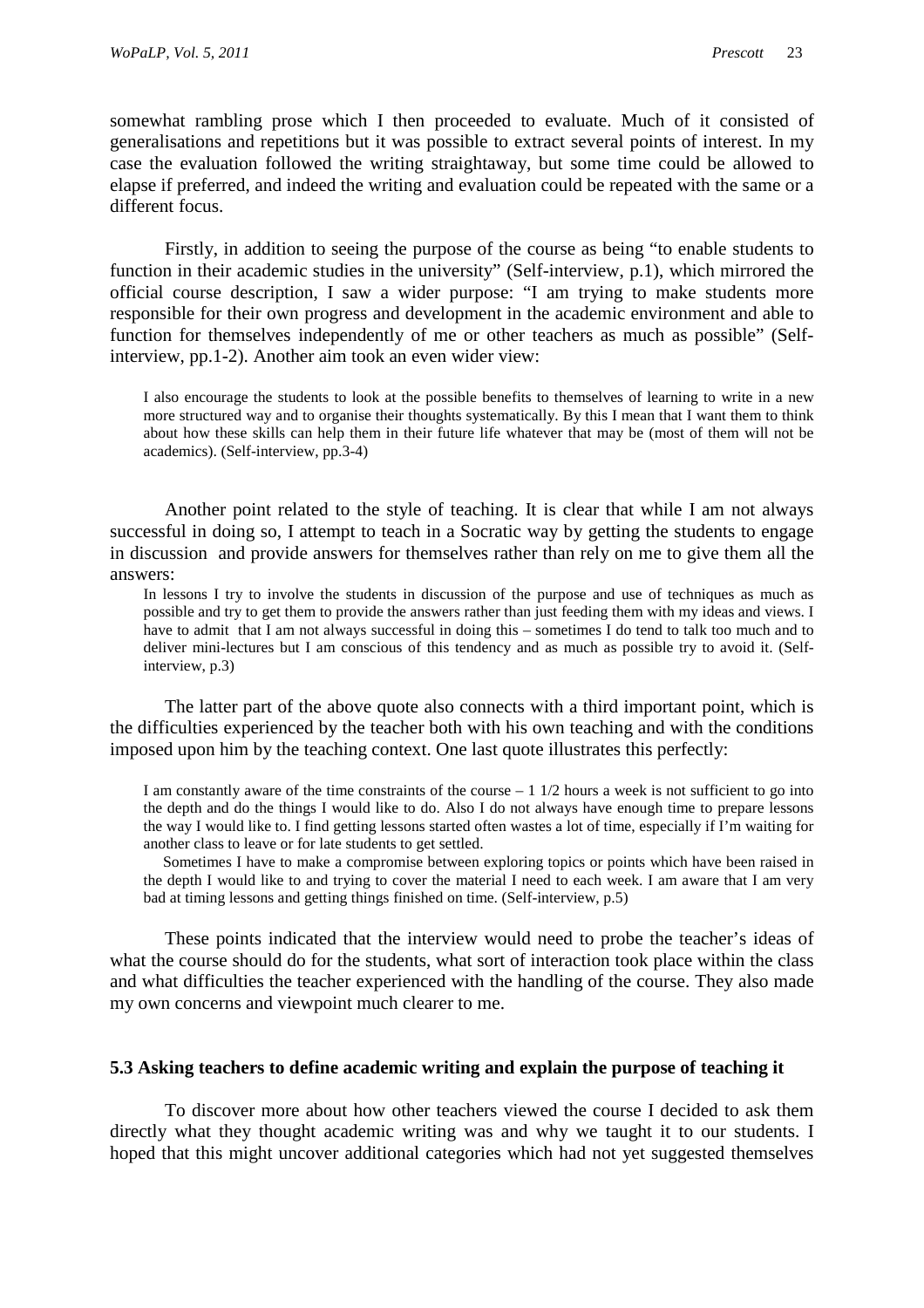and I also wanted other perspectives on this central question in case I had overlooked something.

 I composed a short letter requesting an answer to the question (see Appendix B) and placed a copy in the pigeonholes of all the teachers who were teaching or who had recently taught Academic Skills as well as sending the letter by e-mail. I received 6 replies from 12 letters.

 Most of the definitions of academic writing were very similar to definitions in the literature although they varied in detail. However, one of the replies deliberately raised problems to do with defining and teaching academic writing:

Academic writing is a compound phrase. It is made up of two parts: academic and writing. The former refers to a community, while the latter covers a range of written genres. If we match the two components, we can say that academic writing could be defined as a set of written genres as endorsed by the academic community.

 A more refined definition of 'academic writing' would raise a number of question marks, like: which academic community? (international, national, or at more local levels?); who are the members of this community (scholars/researchers belonging to one particular discipline or to a wider spectrum of disciplines – say the humanities, or science?). What type of communication (if any!) goes on between students and members of the community? Are students themselves part of it? In my understanding and experience the teaching of academic writing inevitably involves the use of model/sample texts. The extent to which a given writing tutor presents those sample texts as real exemplars to be 'imitated' (conventions regarding the format, organisation, style, special vocabulary, technical properties (e.g. illustrations, figures, etc.), tenets and patterns of logic) will determine the degree to which an existing scholarly community addressed in the text will be seen as a reference community. If teaching is done in an 'interactive' way (e.g. students are engaged in the peer editing; papers written by students get published, etc.), students themselves will become part of the academic community. (Reply 3)

This indicates a sophisticated critical viewpoint that goes beyond a straightforward definition of academic writing. It suggests that there can be significant underlying differences concerning teachers beliefs about academic writing which may affect how they present the course to the students. It also implies more of a product approach, or perhaps a genre-based approach, than a process approach and so further underlines the need for the interview to explore the teacher's handling of the content.

 Several of the answers to the second part of the question also mentioned the idea of enabling students to enter an academic community and function within it. Other reasons given for teaching the course were that "Hungarian students do not get training in academic writing in their mother tongue either, so they definitely need training in EFL academic writing" (Reply 1) and that "as most of our students are non-native speakers of English, these courses should also provide them with opportunities to develop their general writing skills, reading comprehension, vocabulary and awareness of styles and registers" (Reply 3). Mention was also made of the need to teach a course that was suited to the special context of the university: "Our 'adaptation' is necessary to fit this special Hungarian-English context (e.g., the special expectations of our literature or linguist colleagues)" (Reply 1). These observations suggested that the interview would need to look at the teacher's understanding of how students were experiencing the course and the problems they might have. It seemed that it might also be a good idea to ask about the effect of the context on the teaching of the course.

 There was one answer which gave a very different view of the reason for teaching academic skills: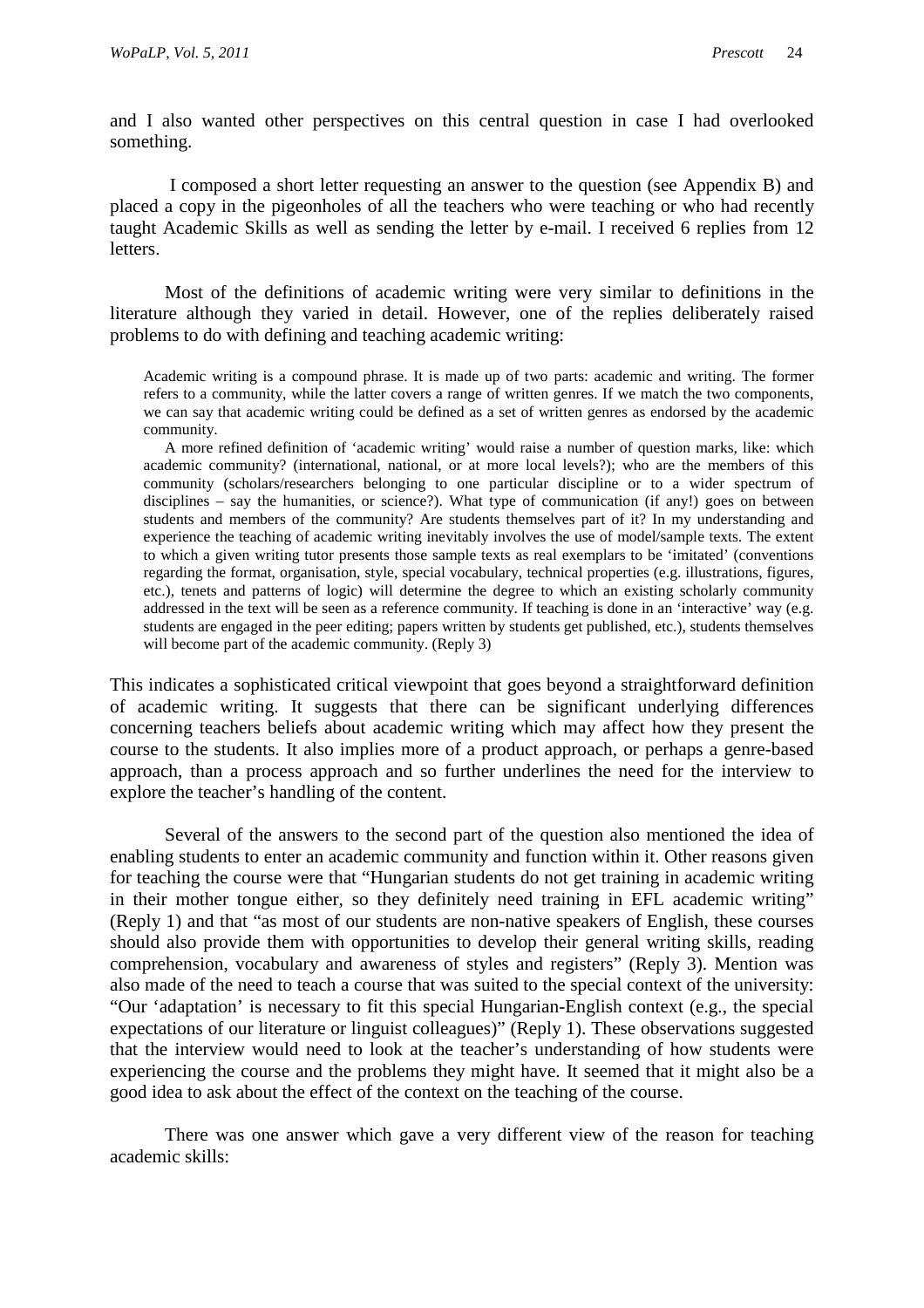We live in a technological/computer age of mass communication, uncontrolled advertising and "spin". It is therefore imperative, particularly in a democracy, that the 'educated' individual be able to analyse data. Socrates' dictum that "the unexamined life is not worth living" is even more relevant today. Education, especially at the higher level, must be problem-oriented and promote critical thinking. In teaching the essential elements of academic writing to our students we realize this goal. (Reply 5)

This reply further indicated the need to explore the teacher's beliefs concerning the topic and, along with Reply 3, it led me to refine the research question into three separate questions (as described in section 4) to take account of the significance of these beliefs. However, I still wanted the main focus of the interview schedule to be on what teachers actually did in their lessons because I felt that simply asking them directly about what they thought might not be as revealing or productive as asking them to explain how they taught the course and probing the reasons behind their approach. In other words, asking point-blank about beliefs might produce very different answers to examining beliefs indirectly through a discussion of teaching practice and experience. It was also possible that specific discussion of beliefs would arise naturally through discussion of particular aspects of teaching practice.

 At this stage in the procedure I had identified the following areas that needed to be addressed in the interview:

- the teacher's handling of the elements of the course and the importance attached to them
- the teacher's beliefs about what the course should do for the students
- the teacher's interaction with the students within the class
- the difficulties experienced by the teacher in handling the course
- the teacher's understanding of the problems students may have
- the special context of the course

However, as yet specific questions had not been constructed, or at least they only existed as a collection of half-formed ideas which were yet to be committed to paper.

### **5.4 Semi-structured interview about the development and purpose of the course**

 As an additional means of examining the theoretical basis of the course as well as its intended purpose, I decided to interview a highly experienced colleague who has been teaching the course since its inception. For this purpose a simple interview guide was constructed consisting of seven questions (see Appendix C). Some of the questions (namely 5, 6, and 7) were also intended to explore the question categories already identified in the hope that specific questions and prompts for these areas might become apparent. The questions were sent on request to the teacher after the aim of the interview was explained, which proved to be very helpful since very little probing was necessary to elicit information (although several supplementary questions were asked during the interview). However, question 4 proved to be somewhat problematic and had to be explained during the interview – this provided valuable experience in how *not* to frame a question clearly. The question had to be reformulated so that it asked more simply about the view the course takes of what academic writing is.

 The interview proved to be extremely productive and lasted for 50 minutes. Apart from making clear the original aims of the course and how it had developed, a number of key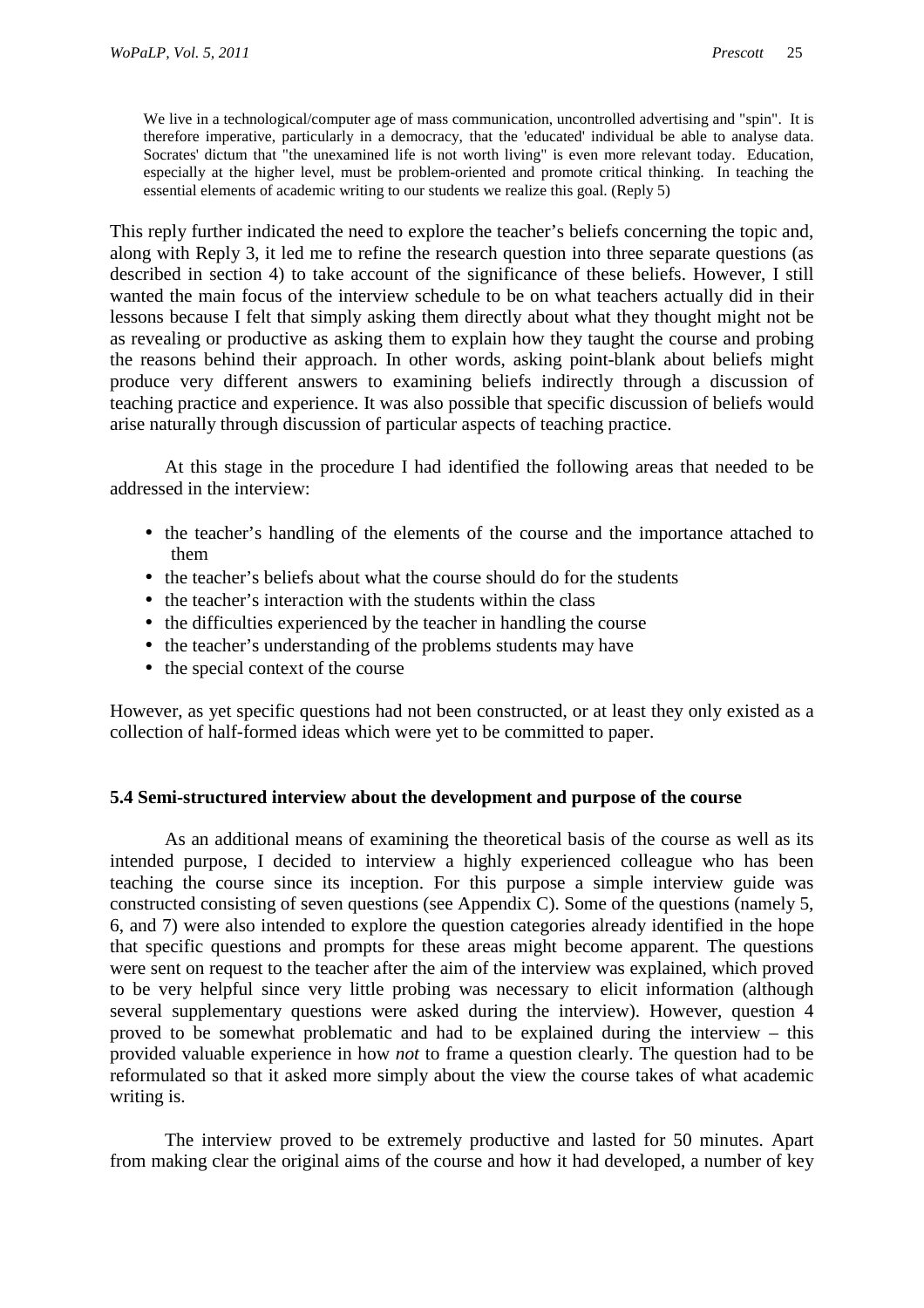points were raised which suggested further question categories and, in some cases, specific questions.

 Firstly, in addition to confirming that the course had elements of both the product and process approaches to writing with the emphasis on the latter in the first semester, the interviewee placed great importance on the role of feedback. She made it clear that this had been a central part of the course from the beginning:

- $T^3$ : ... I remember we, especially A\_\_\_ gave us a lot of readings on how to do this because none of us had experience. Some of us had gone through writing courses abroad – not all of us. And so we also had to learn how to pursue this process approach to writing, how to give feedback. We actually had workshops talking about these with B<sub>\_\_\_</sub> and the kinds of feedback that can be given and-
- I: Did that include pupil to pupil feedback and teacher feedback as well?
- T: Yes, peer response as well as teacher feedback, yes. And comments. And so it wasn't, or, as I perceived it, it was never the grades that really mattered or the final product but the way we actually got there. (Course Development Interview, p.4)

This led me to reconsider my decision not to ask about how teachers deal with specific components of the course. It seemed to me that since feedback played such an integral part in the process approach, I needed to ask about it directly. However, the final decision to have a separate question about the use of feedback was not made until after the trial teacher interviews (described in the next section), where again the subject came up.

 Another point which formed the basis of a question occurred near the end of the interview. When discussing the strengths and weaknesses of the course, the interviewee revealed an interesting technique that she used:

I remember that it was an extremely good feeling for me that I could feel tangible development ... and I always kept my students' first essays and **it was always a trick on my part to give that essay back to them at the end of the year** and they were always so surprised and really it showed them the value of the course and our work together.

(Course Development Interview, p.10 (my highlighting))

I was particularly struck by the use of the word 'trick', and it occurred to me that a question asking about the special tricks teachers used could be very revealing. Question 5 in the teacher interviews resulted from this (see Appendix D).

 A third question (Question 6 in the teacher interviews) was suggested by comments made at the beginning and end of the interview concerning the attitude of the students to the course. Again I was particularly struck by the use of one word, resistance, and this was used in the construction of the question. The first comment related to students feelings when the course was first begun more than 10 years ago:

So this is how I got into it too, with the study package, with students who didn't quite understand what we really wanted of this course. I could feel a lot of tension then, so **a little bit of resistance like tension on the part of the students**. They weren't used to the idea of people telling them how to write. They weren't so unhappy about the language input, they were more concerned about the rhetorical input we were trying to give.

(Course Development Interview, p.1 (my highlighting))

 $\overline{a}$ 

<sup>&</sup>lt;sup>3</sup> In the interview extracts all names have been anonymized. T and I stand for Teacher and Interviewer, respectively.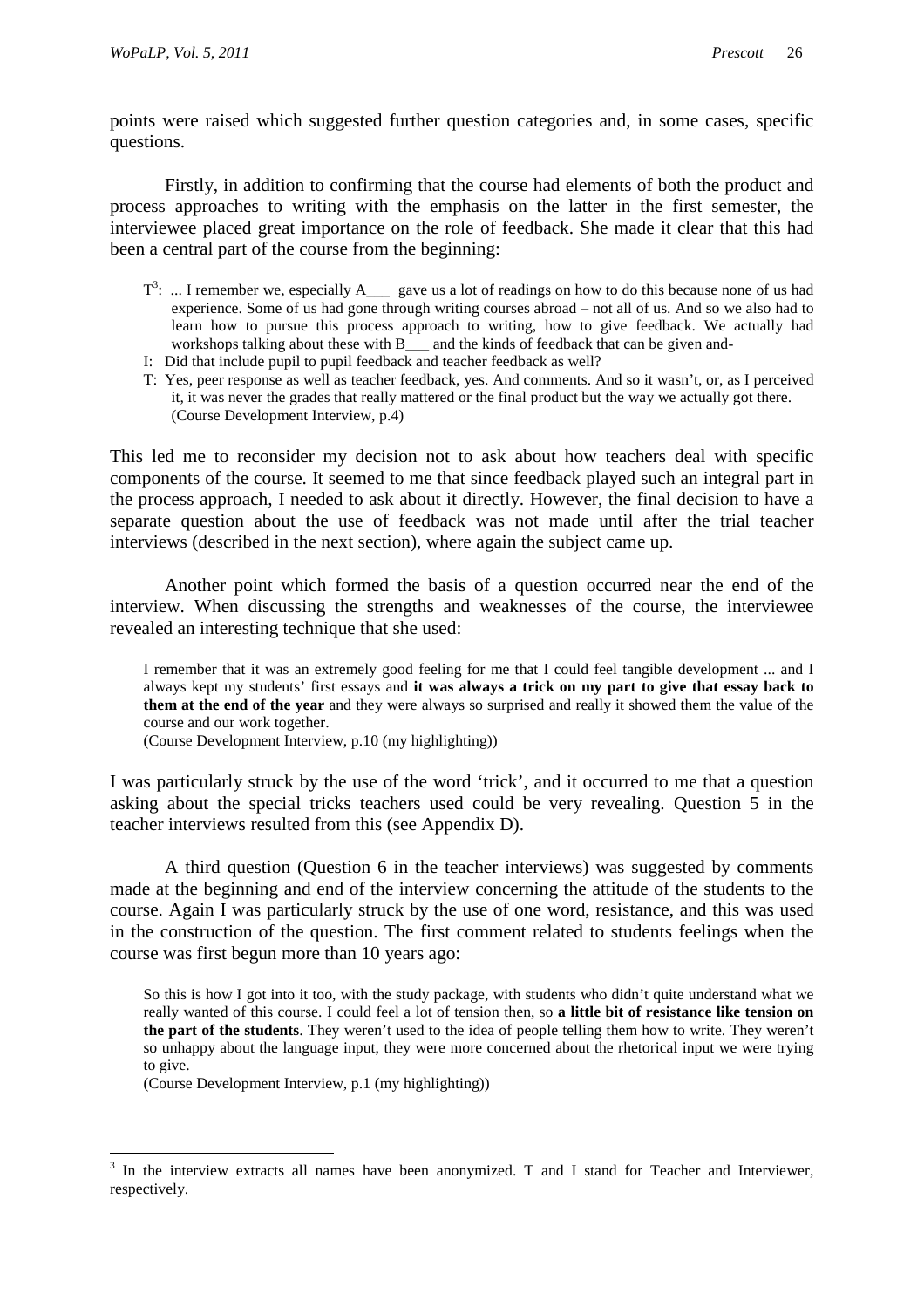The interviewee indicated at the end of the interview that one of the weaknesses of the course was that she could still sense a negative feeling on the part of the students:

I can still feel that students are not so terribly happy about this course. I have had several different courses at this university, all of them taught by myself, so, the one variable was constant and that was me, and none of my courses have been, so, little happy or (laughs) – I don't know how to put it. All of my courses were more enthusiastic, more, more, I don't know – less problematic (laughs). And I had to explain much fewer things at the other courses and had to go into considerably fewer discussions about the aims and essence and usefulness of the course than this one. I don't know how this could be overcome. (Course Development Interview, p.11)

It seemed worthwhile to ask other teachers about this perceived resistance and dissatisfaction both to see if they had noticed it and, if so, to find out how they dealt with it.

 During the interview I realised that I had neglected to include a question on the special context of the course, and so I added one at a convenient point. The answer was very interesting because it looked at a number of different aspects:

- I: OK. Maybe I think we can have extra question about the Hungarian context, it might be better to ask here. So, does the fact that this course is being taught in a Hungarian University influence the contents of the course in any way? Because it's a Hungarian academic context.
- T: Yes. In the case of my course for example it does in, especially in areas, one area relates to the academic thing – that I also need to, I don't just include the general resources that are published in academic writing, in Anglo-Saxon academic writing literature, but I also try and include things that I know are relevant here. And the expectations of the teachers that I know, that's one area, so we also need to cater for those needs. And the other relates to the topics that I have already mentioned to you: that we have to find topics that they can write about and that they are happy to write about –  $um$  – because for them  $\frac{1}{2}$  like euthanasia and abortion and hanging, what you would expect to be a genuinely interesting topic comes out as something dead boring (laughs). And they don't want to speak about it so – in that respect it is. And maybe there's a third aspect, that it's not ESL writing but EFL writing. For often Hungarian teachers, not even native speaker English teachers. So, maybe this is a third very important aspect that we have to build upon – or we have very little to build upon in the students' mother tongue. And then this very little that we can build upon is not much use because we have to cater for the EFL context. It seems to me sometimes it's very unnatural (laughs) that I teach it, another Hungarian native speaker. And I think this is a very exciting research topic (laughs). Hungarian native speakers teaching EFL academic writing for the Hungarian EFL context – there's so many tricks in this.

(Course Development Interview, pp.8-9)

This answer showed the complex levels of the teacher's thinking about what to include in the course – a blend of standard academic writing literature, locally relevant material and topics which the students find interesting. Added to this there is the problem of dealing with the specific EFL context. The richness of this answer convinced me that it was important to have a separate question asking teachers how the context affected their teaching of the course. Question 9 in the teacher interviews addressed this point.

 One further question (Question 10 in the teacher interviews) was suggested by the interviewees' discussion of the strengths and weaknesses of the course as well as some other parts of the interview where possible improvements were discussed. The interviewee was particularly concerned with the need for communication with other departments in order to determine "the everyday needs of our students in terms of what is expected of them in the seminars" (Course Development Interview, p.10). A question inquiring about what changes or improvements teachers would like to make would perhaps show how widespread this concern was but more importantly it might reveal some very interesting differences in the perceptions of individual teachers.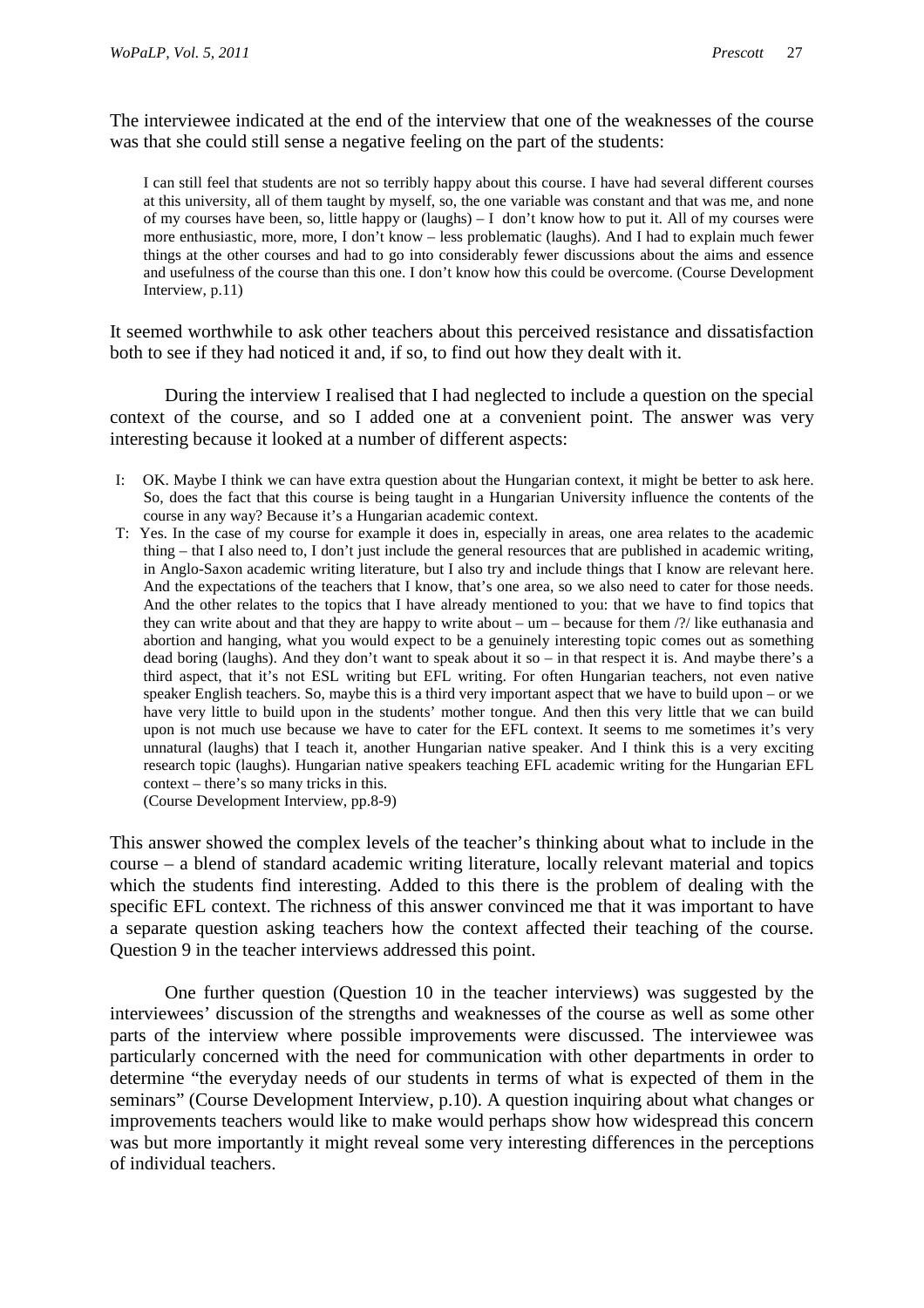The interview was also very helpful in exploring some of the previously identified question categories, particularly the problems the students experienced and the reasons for them, such as their secondary schooling, and also the interaction of the teacher with the students. The need to fully explain the purpose of the course to the students was stressed by the interviewee:

 I always feel the need to explain to my students why we are doing this course in the first semester and then, I remember I always take in, took in, Kaplan's article about the semiotic doodles article – you know the cultural thought patterns and this culture, language, mind or thought triangle – and we start thinking about how this really works and how it works in different cultures, and the students really well respond to this and find it very interesting and then it's easy to make a next step raising their awareness to the fact that this is a special community in which we are working here and this has very special participants and very special media through which we communicate and if we want our communication to be successful then we have to work along particular guidelines or rules so to say. (Course Development Interview, p.6)

This was interesting because it revealed so much about the interviewee's thinking regarding the course and its purpose, and it connected with many points which had emerged in previous stages of the validation procedure to do with the Anglo-Saxon basis of academic writing conventions and the special requirements of academic communities. In particular it showed the efforts made to shape the students' view in a positive way, and it suggested that a question dealing with the students' understanding of the course and how the teacher explains the purpose of the course to them could be very rewarding.

### **5.5 Trial teacher interviews**

 By this stage I already had a good idea of several of the questions that I wanted to ask and of the main question categories that I wanted to include in my schedule. However, I wanted to test the questions before finalising the schedule to see how well they worked (i.e., whether the respondents understood them clearly and whether they would elicit useful data). Moreover, I thought that there could still be some categories or aspects which remained unconsidered as yet and that by doing some shorter 'test' interviews I might be able to discover these. Therefore, I prepared a basic schedule of ten questions (Appendix D) and asked two teachers, a native speaker of English and a Hungarian, to assist me. The choice of native speaker and Hungarian interviewees was deliberate, as they might be expected to show certain differences in viewpoint due to their different cultural and linguistic backgrounds. (Of course, I was well aware that this was only one of many potentially significant differences between teachers, such as gender, age and experience.)

 Perhaps the most significant result of this stage was the difference in the richness of data that the two interviews yielded. This is partly signalled by the duration of the interviews: the first took just under 45 minutes and the second was over after 21 minutes. However, longer answers in themselves are not necessarily more useful; what matters is whether the interview produces answers which are relevant to the research focus. In this respect the longer interview was clearly better because it went into much greater depth on the key issues. One example, from the responses to Question 2 asking about the purpose of the course, clearly illustrates this difference in depth:

I see it as an introduction to what it's like to be a student in a university and how to cope with all the problems of being in a university. So it's an academic, it's called academic skills, but basically the way I think it's mostly taught is as an academic writing course. Now for me academic skills goes way beyond just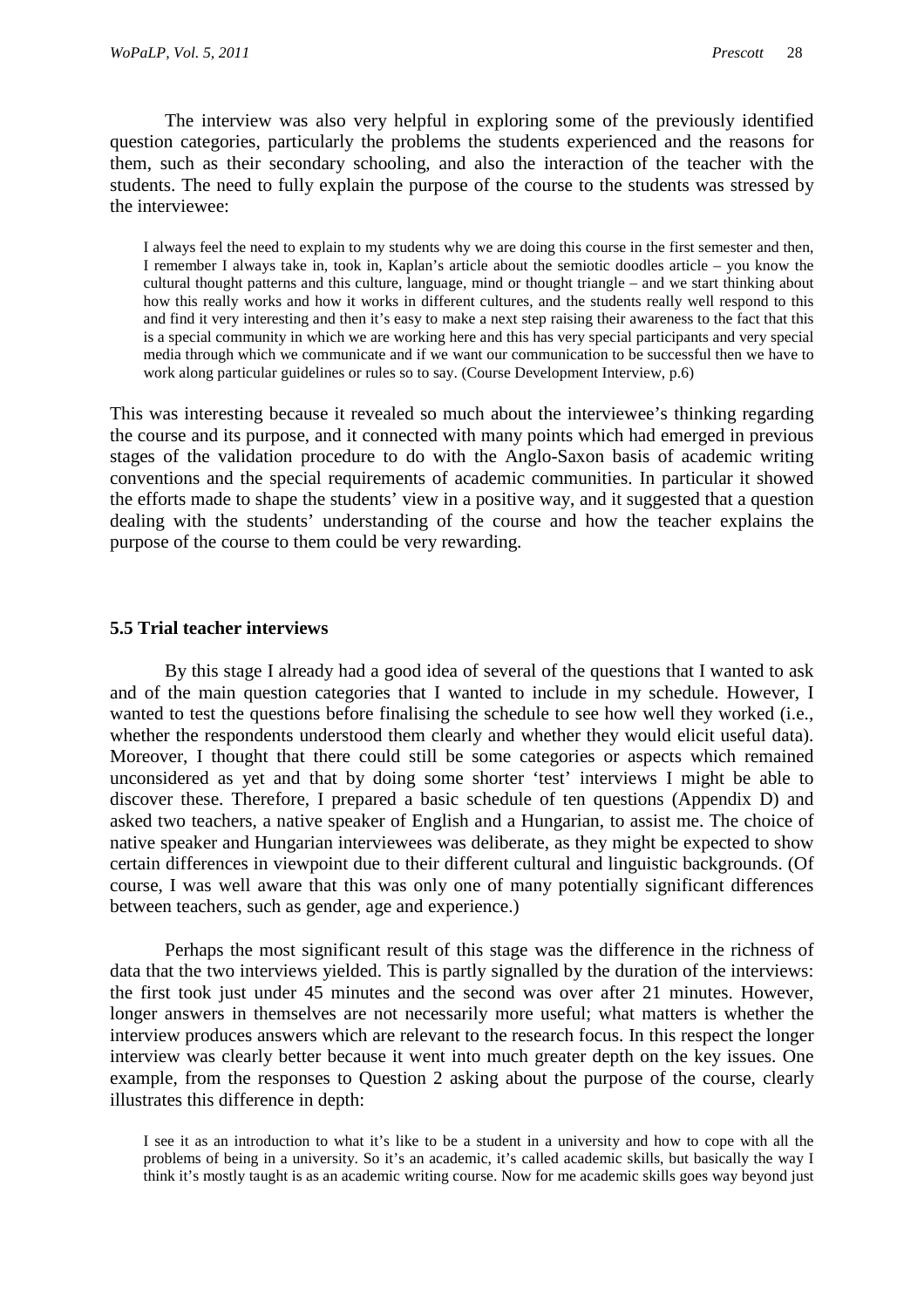academic writing and these things are to do with time management, in particular, in the first few weeks when you're at university, how to cope with suddenly you've got lots and lots of courses that there are various expectations for and you're expected to behave in a very different way from how you've behaved at secondary school and most students come straight from secondary school. I mean there are some people who have a year doing something or they fail an entrance exam and they work as an au pair for a bit doing that, and in some ways they're, I mean they're, they've been out, those that have been out they've been out of any kind of academic environment for a year or two years. (Teacher Interview 1, p.1)

Here the teacher stresses the importance he attaches to the course in helping students make the transition to a very different way of studying and learning from what they have been used to at school. For him the course is about a lot more than just writing. In the same answer he goes on to reflect more specifically on how the writing students have to do at university is fundamentally different from the kind of writing they have done before in English:

So in a sense I think that I try to take the best of what there was on that course in the Czech Republic [where this teacher had worked earlier in his career] which was to do with understanding, defining what it is to be a student in a university, how you manage your time and, and then, yes, writing. Like how you, how the writing that you're expected to do might differ from any kind of writing you've done in an English class. Because not many of the students have actually ever written very much in English or anything of any length at all, because most writing is not, that they do at secondary school, is not about learning how to write, it's about learning how to learn English so the writing that they do is how to learn, you know vocabulary or how to, how to learn grammar. But the writing is in a sense a channel activity, like an activity in order to learn English and not to teach. English teachers in secondary schools are not teaching people how to write in English. Mostly – there might be one or two exceptions but for the most part the writing is not anything like what they are expected to do for linguistics, literature, or any other courses that they do, phonetics, yeah. (Teacher Interview 1, p.1)

By comparison, the answer the second teacher gave to this question, while relevant, was much more perfunctory:

Well I think it's to prepare the students to write essays in other seminars and other classes, literature, linguistics, and also to sort of gather their thoughts and put them on paper in an English way. (Teacher Interview 2, p.1)

 There could be several reasons for this difference: the first teacher had much more experience and therefore had had a greater chance to reflect on his teaching. There could also be differences in the personality of the interviewees and the circumstances of the interview which might explain the relative garrulousness of each teacher (for instance, the first interview was done alfresco over a coffee in the university café – at the interviewee's request). However, another possible reason was that in the case of the second interviewee the questions had proved insufficient to elicit the richness of response that was sought and the interviewer had not been able to effectively probe for deeper insights. This indicated to me that I needed to have a greater range of questions and that I needed to have planned prompts or probes for some questions and not just rely on floating prompts (see McCracken, 1988, pp.34-37; Maykut & Morehouse, 1994, pp.95-96).

 The interviews did yield some other important insights. Both teachers mentioned the importance of previous teaching experience and I realised the need to ask about this and not just about the length of time spent teaching the Academic Skills Course. The first interviewee also talked at length about his own learning experiences with regard to academic writing:

If I was doing this in Britain, in first year university, then the students would be much more sophisticated. They'd of – because of the system in Britain where people do three subjects for A-level and actually have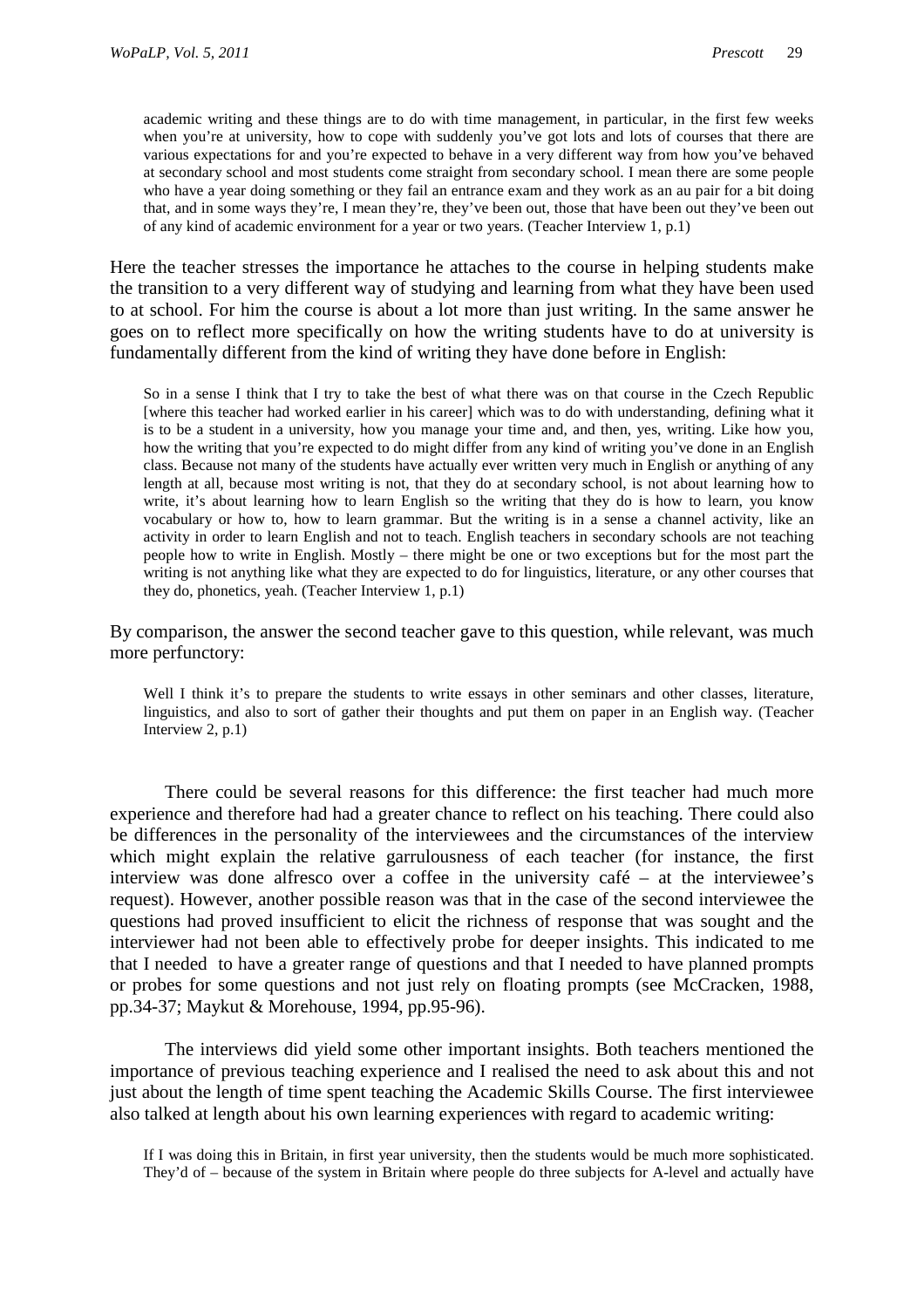to do quite a lot of academic writing, and are brought up on – I mean I don't know about you but we had debates at the age of 11 and 12, on a whole range of things from euthanasia to capital punishment, to researching space, going to the moon and then we had to write it up afterwards, about the for and against. And from the age of 11 at school I was doing this. You know, I went to a, I suppose quite a posh grammar school where these were things that were considered important. (Teacher Interview 1, p.9)

Even though this was part of a discussion of the special Hungarian context of the course, the teacher's own experience of learning to write academic English seemed to represent a separate category of major importance which had been completely missed.

 One other new category was suggested by the two interviews, and this was classroom atmosphere. Both teachers made references to the relationships within the class both between students and between themselves and the students. The first teacher also spoke at some length about his efforts "to build up a good social atmosphere in the group" (Teacher Interview 1, p. 9) in order to encourage trust and make criticism easier. This convinced me that classroom atmosphere and attempts to build a strong group identity were important to the success of the course and teachers should be asked how they approached this area.

### **5.6 Informal interviews with students**

 In order to get the students' views of the course and how it was taught, I had intended to hold some informal interviews with individual students or groups of students (both my own and other teachers'). Unfortunately, for various reasons I was unable to arrange such interviews before the end of the semester. As a fallback I decided to send some questions by e-mail to my second year students, most of whom had attended other teachers' academic skills classes in the first year. The questions were as follows:

- (1) How well do you think the first year academic skills course succeeded in meeting your needs?
- (2) Did you experience any difficulties during the course? (These could be either with the content of the course or the teaching)
- (3) Do you have any suggestions for how the course could be improved?

By the time of the actual piloting I had only received four replies and, while they all said the course had been useful, they were not sufficiently detailed to suggest any new ideas for categories or questions.

 While the focus of the interview is on teachers, I still think it is important to get the insights of students as this may suggest aspects of the teaching of the course otherwise unseen. The lack of a detailed student viewpoint is thus an unfortunate omission which must be addressed in the future.

#### **5.7 Preparation of the provisional interview schedule**

 Following a review of all the collected data, the full set of questions was drawn up for the version of the instrument to be piloted. This involved adding new questions to those used in the trial teacher interviews, modifying some of the old questions and adding planned probes to several questions. This version of the schedule can be found in Appendix E. The optional probes are in square brackets beneath the main questions. (They are optional because their use may prove unnecessary.) Nearly all the probes were suggested by comments or ideas in the data.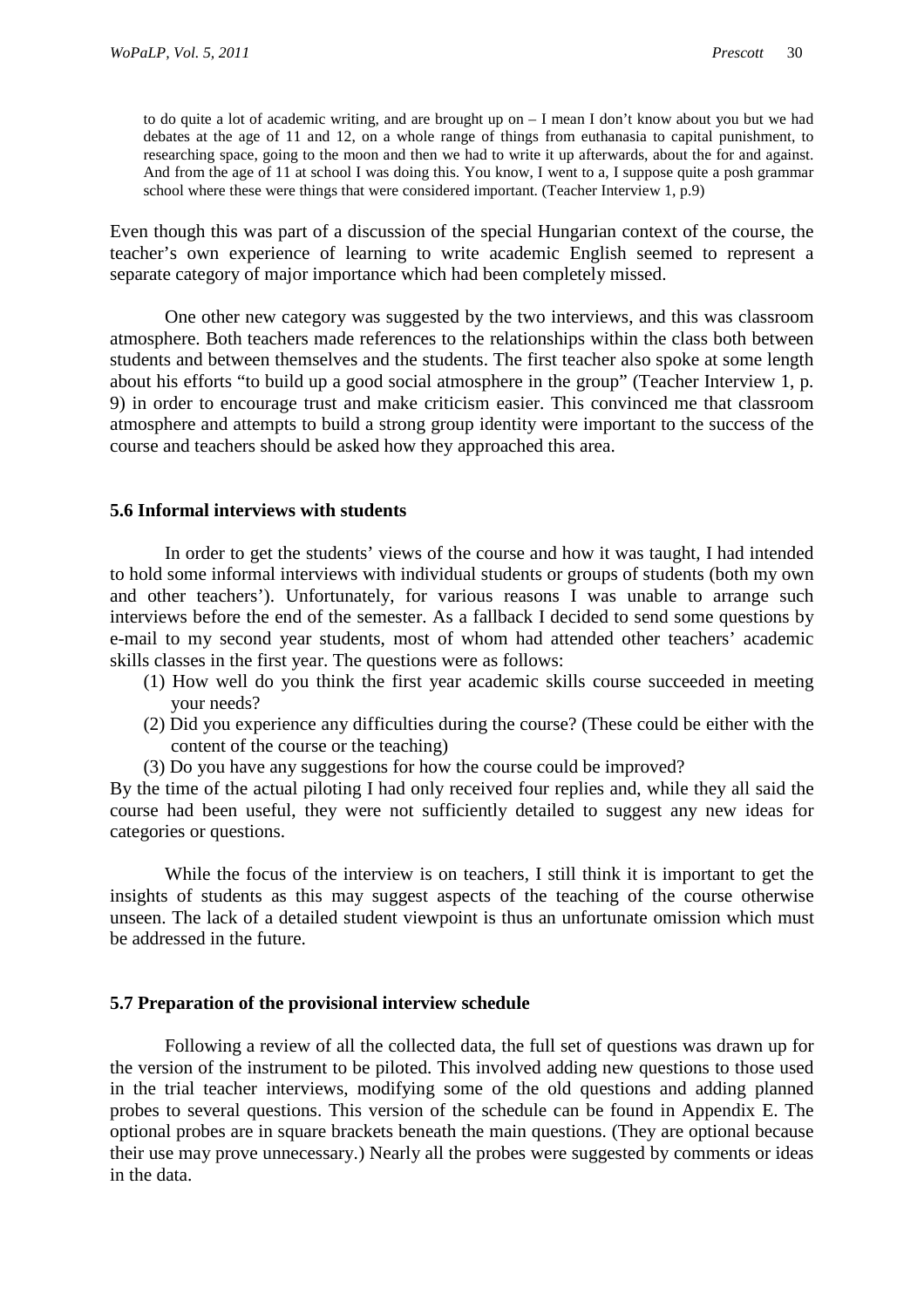A decision also had to be made on how to sequence the questions. As can be seen from Appendix E, the interview opens with two relatively straightforward questions about the teacher's background and then the next four sections look at how the teacher deals with the actual teaching of the course. The last two sections ask the teachers to evaluate the course and, finally, to examine their own learning experience and its affect on their teaching. It seemed logical to finish by looking at how the teachers had learnt to write academic English because then what they said about the effect of their own learning experience on their teaching could be compared with what they had said earlier in the interview.

 It should be noted that a further section (section H) was added just before piloting as a way of getting immediate feedback from the interviewee on the effectiveness of the interview. This was also necessary because no prior feedback on the schedule had been obtained although this had been the original intention.

#### **5.8 Feedback from other teachers on the schedule**

 Due to time constraints and workload, feedback from other teachers concerning the schedule could not be obtained before the pilot interview was done. However, one experienced colleague did look at the schedule after it had been piloted and gave some brief notes by e-mail. Only three substantive changes were suggested. Firstly clearer, more precisely worded prompts were given for question B2: "What do you say to provide rationale for the course? On what (theoretical and/or pedagogical) basis do you explain the purpose of the course if need be?". However, essentially these are rewordings of the main question in more technical language, rather than probes which suggest alternative ways of approaching the question or ask for further elaboration.

 The second point relates to the use of the word 'elements' in C1: "What do you mean by 'elements'? The given course contents (e.g. argumentative essay, presentation, etc.) or the methodological aspects (e.g. reworking drafts, peer reading, analysis of sample papers, etc.)?". Clearly, this is a valid criticism and the question needs to be reworded or expanded.

 The final point related to C2 and suggested that before asking about the use of feedback, it made sense to ask the teacher what types of feedback they used: "Before this question it might be a good idea to ask what kinds of feedback techniques does he use in the course (e.g. peer, teacher + language-,content-structure-related, any other?)". This too seemed a logical improvement to make.

### **6 Findings from the pilot interview**

 The pilot interview itself was done with the provisional schedule and lasted for an hour and twenty minutes. The interviewee was an experienced Hungarian teacher of academic skills and was thus well suited to give helpful feedback. All of the questions were clear according to him except one of the probes for question B2 (When and how much/how often do you talk about it?). This needed to be explained in different words and at some length to clarify exactly what was being asked. He felt that the sequence was logical and that the brief explanations given at the beginning of each section were helpful. He suggested that a question on evaluation and assessment should be added and he also said that there were not really any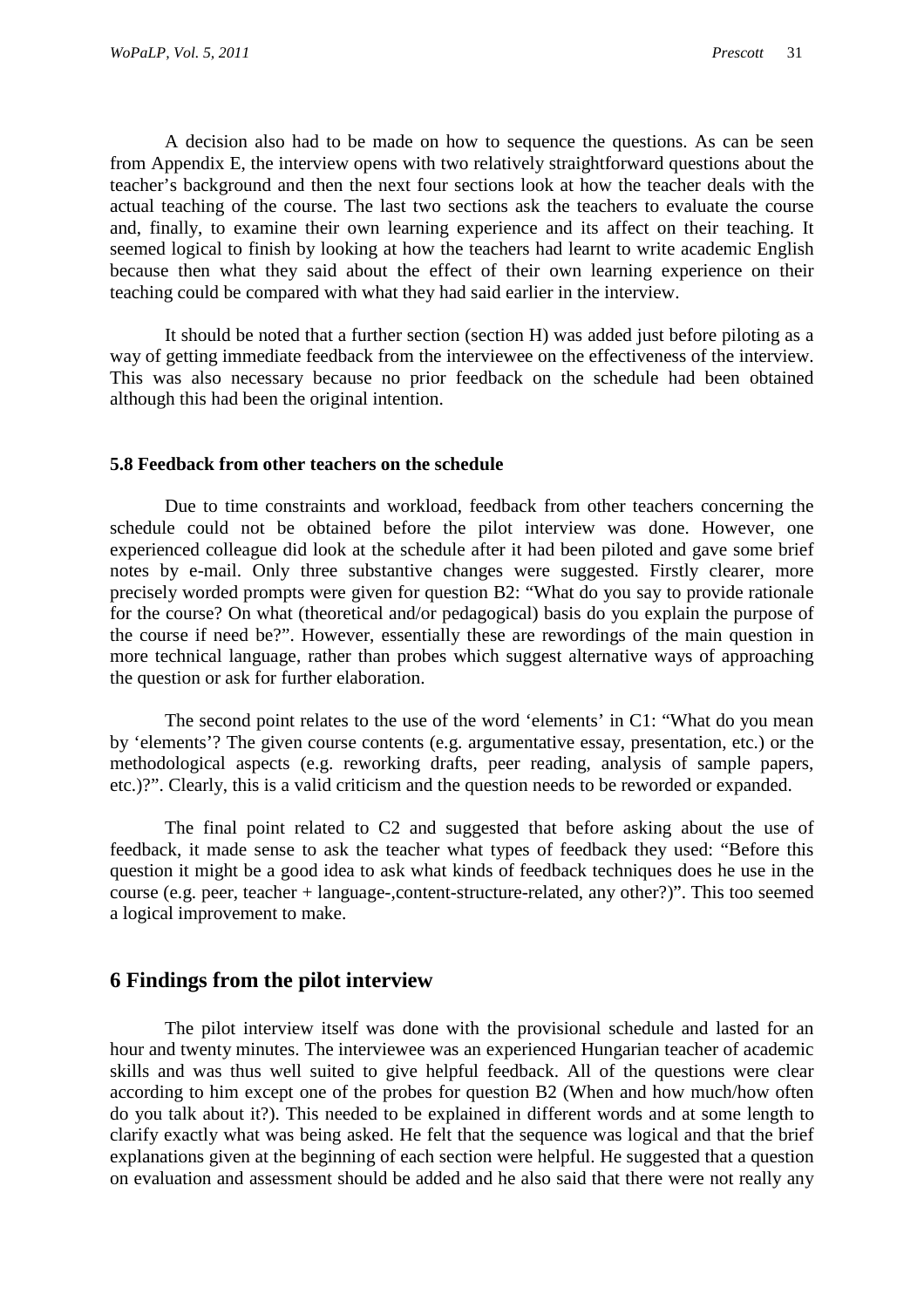grand tour questions, although because I was interviewing people who worked in the same context and did the same things as me – in other words, people who were as familiar with the research setting as I was – this was not a problem.

 After completing the pilot interview my own feeling was that in addition to the suggested question on evaluation and marking, there were still some other questions that might be worth including about how teachers handle the course. One such would be about the relative weighting teachers give to the theoretical and empirical essay in the second semester, as there was some disagreement about whether these tasks were worth doing (I was surprised that the interviewee's views on the importance of the two was the exact opposite of my own). I also felt that better probes could be provided and more probes were needed for difficult, more complex areas.

 I was also unhappy with the balance between very specific questions and general questions in the schedule – the interviewee's comment about the lack of grand tour questions was disturbing because I did not agree that familiarity with the setting was sufficient justification for doing without these. On reflection I think it would probably be sensible to start each section with a very general question about that topic and then follow it up with more specific questions. For example, for section C (How you teach the course) I could begin by asking how the interviewee would characterise himself as a teacher. Of course, since I am seeking specific information the general questions on their own are not enough but their strength is that they may throw up unforeseen points.

## **7 Conclusion**

 The question of validity for interview-based research is not fixed and unchanging. It depends largely on the kind of interview being used (Cohen & Manion, 2000). For the long qualitative interview which is designed to capture the complexity of a phenomenon or setting and not to establish its generalisability to other settings, internal validity in the form of the authenticity of the data and the soundness of the research design are most important. I have tried to demonstrate the step by step process of the schedule validation and show the reasoning behind it, as well as giving samples of the data from which question categories were drawn.

 As far as the actual pilot interview goes, the questions were effective in eliciting interesting insights into the thinking and practice of the interviewee. However, it must be remembered that since with a qualitative interview the human element in the interaction between interviewer and interviewee is central to its success, then quantitative notions of reliability cannot meaningfully be applied. In other circumstances with other interviewees the questions still might not yield the desired richness of data. All that can be done is to try and cover the research topic as fully as possible and anticipate difficulties by preparing good probes and by getting more experience through further interviews. Inevitably, there is always likely to be some room for improvement, however small. In the present case, in retrospect it would make sense to have a separate question about the teacher's choice of teaching materials, as this may give insights on the preferred teaching approach.

 The interview also needs to be triangulated in some way. Classroom observation could be used to do this but as previously mentioned there are serious difficulties involved. Another possibility would be to ask interviewees to explain and discuss their personal course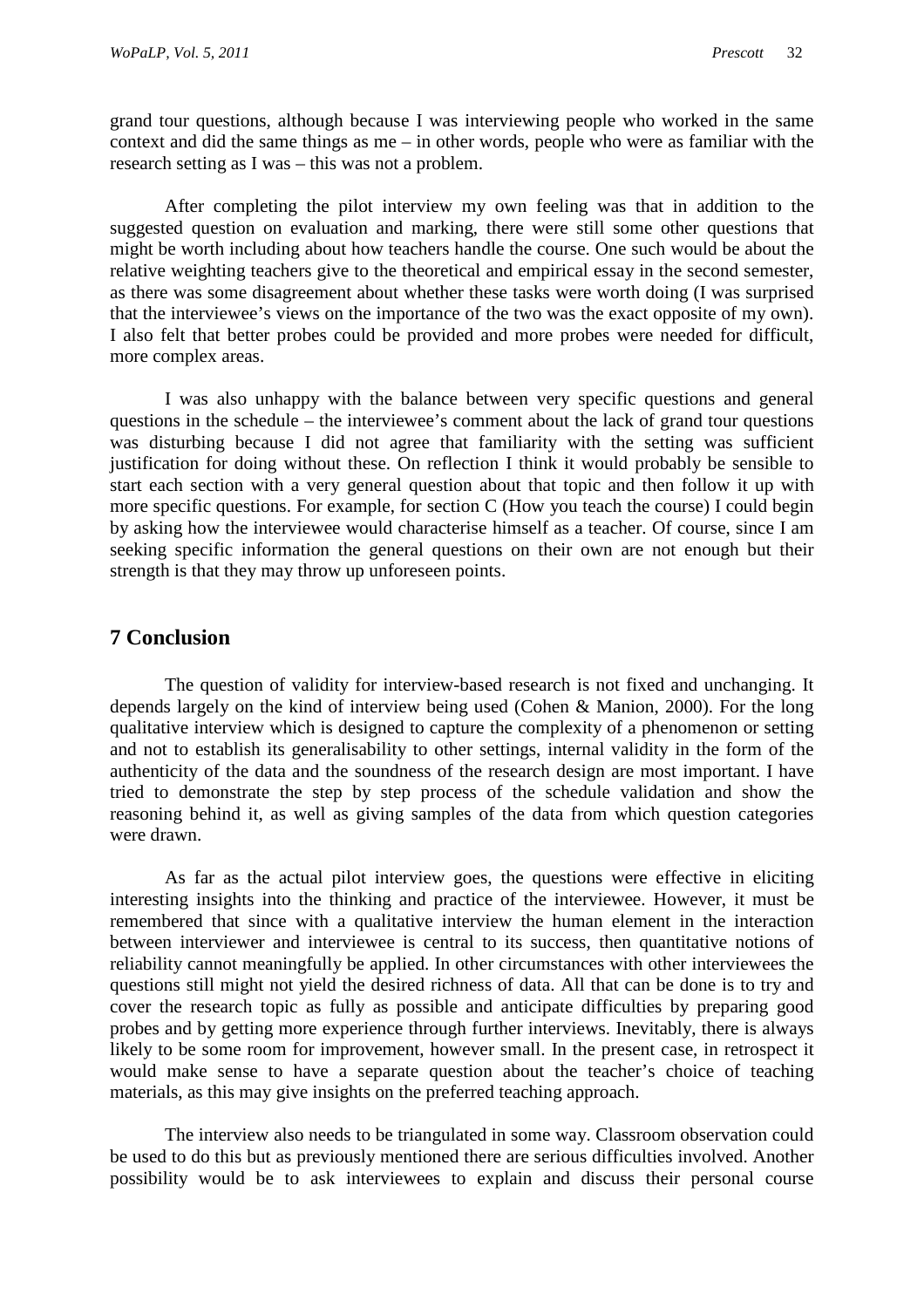descriptions. This could be done immediately after the interview or at a later date and might. provide a way of corroborating what was said in the interview.

 It is hoped that describing the validation process of a long interview schedule in detail will help other researchers who wish to use such an instrument. Of course, the particular 10step process described here may not be appropriate in every point for the specific research context of another researcher, but by highlighting the complexity of the process and the problems that may arise, the researcher can be better prepared to deal with this demanding area of qualitative research. Moreover, while the researcher may need to be flexible in adapting the process to suit his or her unique research context, the basic stages based on McCracken's approach should not vary substantially, and if followed, a rigorous and effective research instrument can be developed.

### **References:**

- Borg, S. (2003). Teacher cognition in language teaching: A review of research of what language teachers think, know, believe, and do. *Language Teaching, 36*(2), 81-109.
- Cohen, L., Manion, L., & Morrison, K. (2000). *Research methods in education* (5th ed.). London: Routledge.
- Creswell, J. W. (1994). *Research design: Qualitative and quantitative approaches.* Thousand Oaks, CA.: SAGE Publications.
- Dörnyei, Z. (2003). *Questionnaires in second language research.* New Jersey: Lawrence Erlbaum Asssociates.
- Elbaz, F. (1991). Research on teachers' knowledge: The evolution of a discourse. *Journal of Curriculum Studies, 23*(1), 1-19.
- Fontana, A., & Frey J.H. (2000) The interview: From structured questions to negotiated text. In N. K. Denzin, & Y. S. Lincoln (Eds.), *Handbook of qualitative research* (2nd ed.) (pp.645-672). Thousand Oaks, California: SAGE Publications.
- Freeman, D., & Johnson, K.E. (1998). Reconceptualizing the knowledge-base of language teacher education. *TESOL Quarterly, 32*(3), 397-417.
- Grabe, W., & Kaplan, R. B. (1996). *Theory and practice of writing.* London: Longman.
- Hedge, T. (2000). *Teaching and learning in the language classroom.* Oxford: Oxford University Press.
- Holliday, A. (2002). *Doing and writing qualitative research.* London: SAGE Publications.
- Jordan, R. R. (1997). *English for academic purposes: A guide and resource for teachers.* Cambridge: Cambridge University Press.
- Maykut, P., & Morehouse, R. (1994). *Beginning qualitative research: A philosophic and practical guide.* UK: Routledge Farmer.
- McCracken, G. (1988). *The long interview.* Newbury Park, California: SAGE Publications.
- Pajares, M. F. (1992) Teachers' beliefs and educational research: Cleaning up a messy construct. *Review of Educational Research, 62*(3), 307-332.
- Reid, J. M. (1993). *Teaching ESL writing.* Englewood Cliffs, New Jersey: Prentice Hall Regents.
- Swales, J. (1990). *Genre analysis.* Cambridge: Cambridge University Press.
- Wallace, M. (1998). *Action research for language teachers.* Cambridge: Cambridge University Press.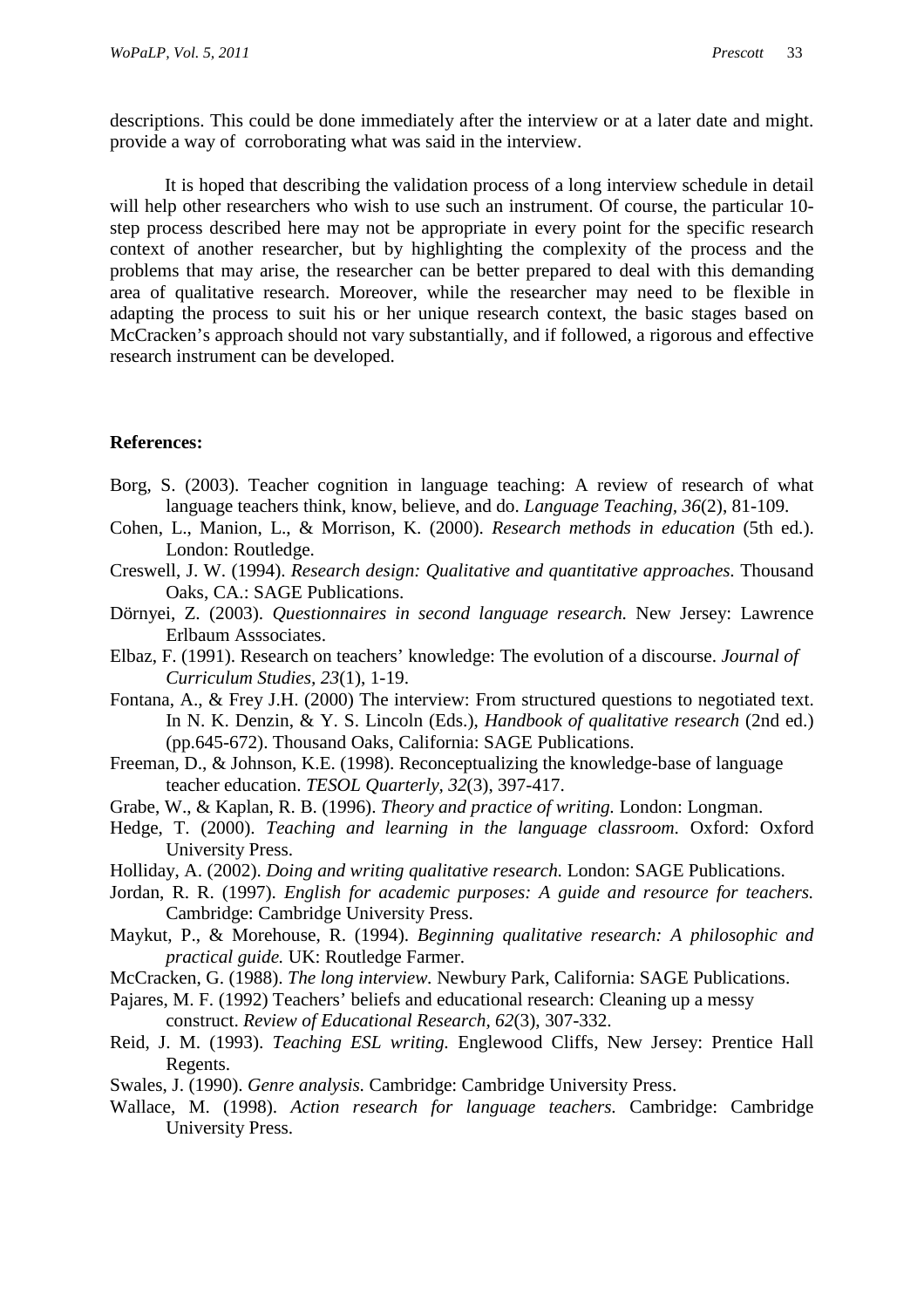# APPENDIX A

Official course descriptions from the English and American Studies website

### **Academic Skills (Semester 1)**

**Description:** The course aims to help students acquire and develop the necessary skills to cope with academic work in English. Students will learn and practice to write paragraphs, different types of essays and summaries. They will also become familiar with referencing their written work. Students will develop their writing through the process of evaluating their own and their peers' work and re-writing their drafts.

### **Academic Skills (Semester 2)**

**Description:** The course aims to develop further skills necessary to cope with academic work in English. Students will learn about the structure of theoretical and empirical research papers, will conduct an empirical mini-research, will write an empirical research paper, a theoretical research paper, and an in-class argumentative essay. Students will also give a formal presentation on the results of the mini-research (the preparation of a handout is compulsory, but other visual aids such as posters, OHTs or a PowerPoint presentation can also be prepared).

# **APPENDIX B**

Letter asking teachers for a definition of academic writing.

### Dear Colleague,

I am doing some research on academic writing as part of my PhD and I would be extremely grateful if you could answer the following question in one or two paragraphs:

### **What is academic writing and why do we teach it to our students?**

You can write your answer on this paper and leave it in my pigeon hole or you can send it to me by e-mail (.........@.........hu). All responses will be treated in strictest confidence and no respondents will be named in the research report.

 It would be very helpful if you could give me your answer before the mid-term break (April 2nd).

Thank you in advance for your time and effort,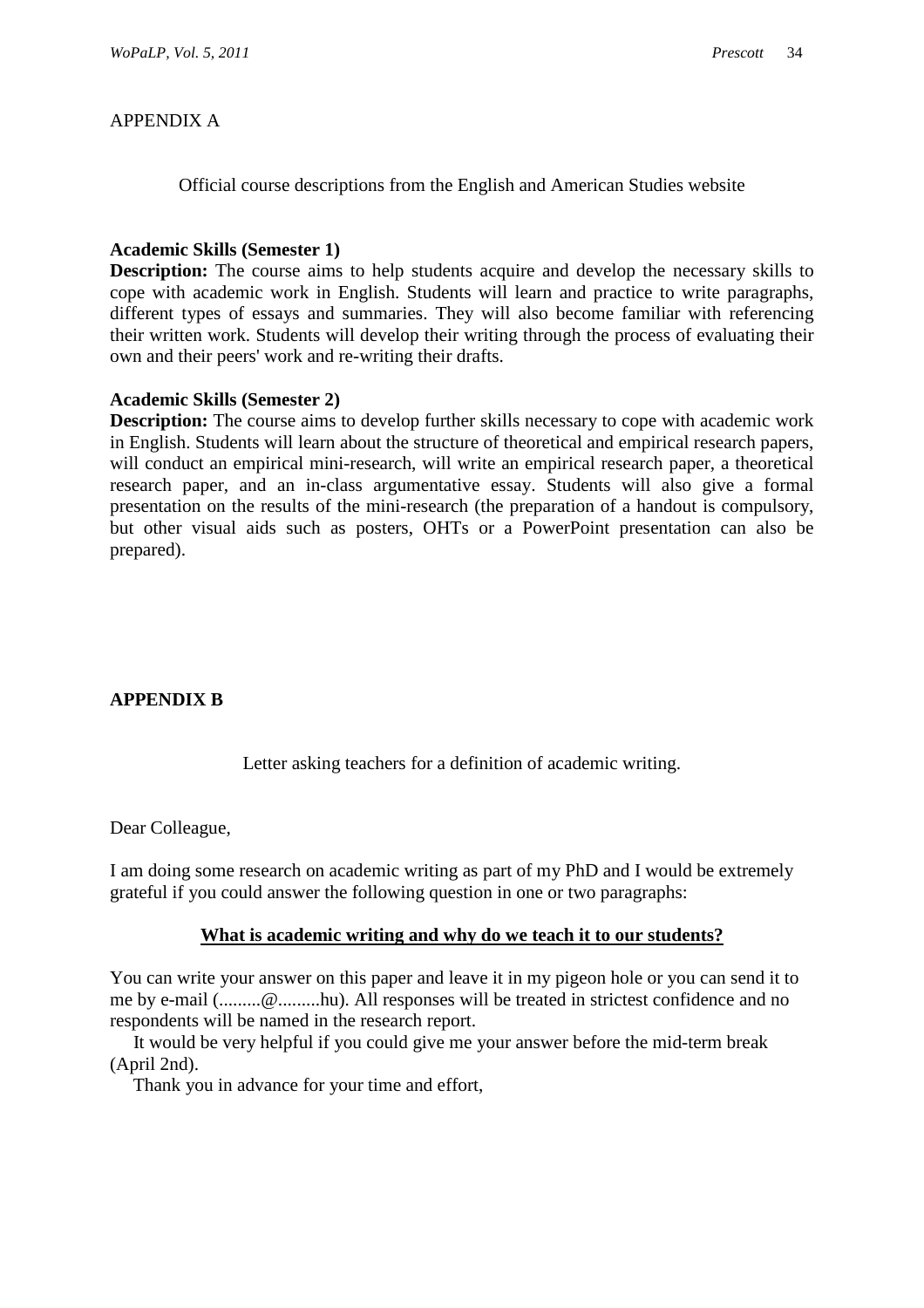# **APPENDIX C**

### Guide for interview about the Academic Skills Course

1. How did the academic skills course come into existence and for what purpose?

- 2. How has the course developed or changed since its inception?
- 3. What is the theoretical basis of the course as regards academic writing?

4. Is the course based on a specific view of what academic discourse is which is typical of a particular content domain?

If so, can you describe it?

- 5. What is the course intended to do for the students?
- 6. What are the elements or skills that the course is intended to teach?
- 7. What would you say are the strengths and weaknesses of the course?

# **APPENDIX D**

# Schedule for Teacher Interviews

- 1. How long have you been teaching the Academic Skills course?
- 2. What do you think is the main purpose of the course?
- 3. a) What elements in the course do you give most prominence when you teach the course? (In both semester 1 and Semester 2) e.g. drafting/redrafting; peer evaluation; teacher feedback
	- b) What elements, if any, do you consider of less importance?
- 4. In your experience what are the students' biggest problems in coping with the requirements of the course?
- 5. Are there any special 'tricks' or techniques that you use in teaching the course? (to make it more interesting or easier to understand)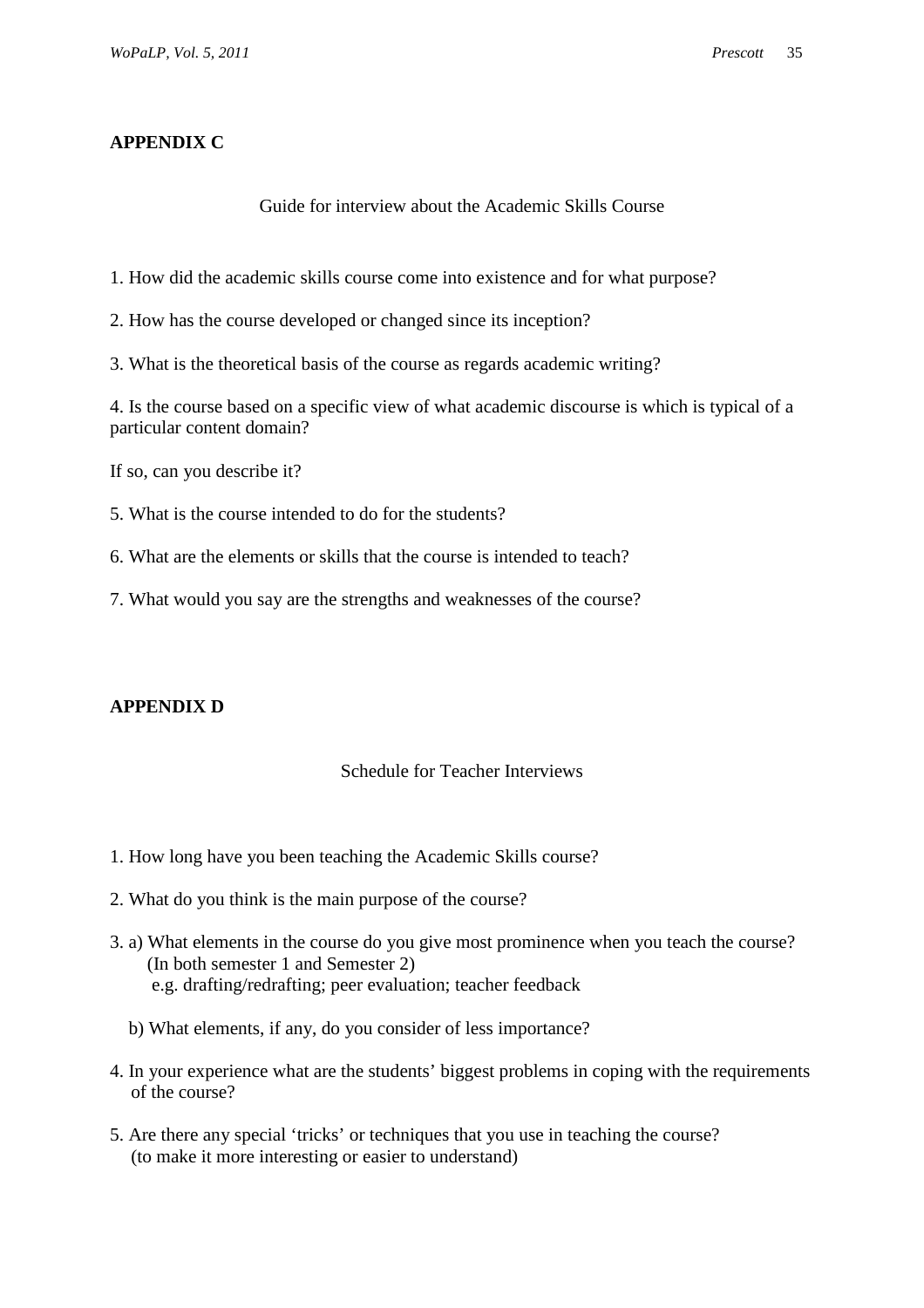- 6. Have you encountered any resistance or dissatisfaction from the students concerning the course? If so, how do you deal with it?
- 7. Do you think the students understand the purpose of the course? (How do you explain it to them?)
- 8. How successful do you think the course is in meeting the needs of the students?
- 9. How does the Hungarian context affect your teaching of the course?
- 10. If you could improve or change anything about the course what would it be?

# **APPENDIX E**

# Interview Schedule for Piloting

In order to get some additional insight into the experience of 1st year students and their problems in adapting to an academic environment, I'm interested in finding out more about what teachers of 1st Year Academic Skills are doing in their courses, as well as what their beliefs are about the teaching of academic skills. I want to talk to you because you are an experienced teacher of this course.

# **INTERVIEW QUESTIONS**

### **A. Background Questions**

A1. How long have you been teaching the course?

A2. Did you have any previous experience of teaching academic writing or academic skills before teaching this course?

[If so, has it influenced your teaching of the course at all?]

### **B. What the course is for**

B1. What do you think the main purpose of the course is?

[What should the course do for the students?]

B2. How do you explain the purpose of the course to the students?

 [Do you think they understand the purpose?] [Do you discuss it with them?] [When and how much/how often do you talk about it?]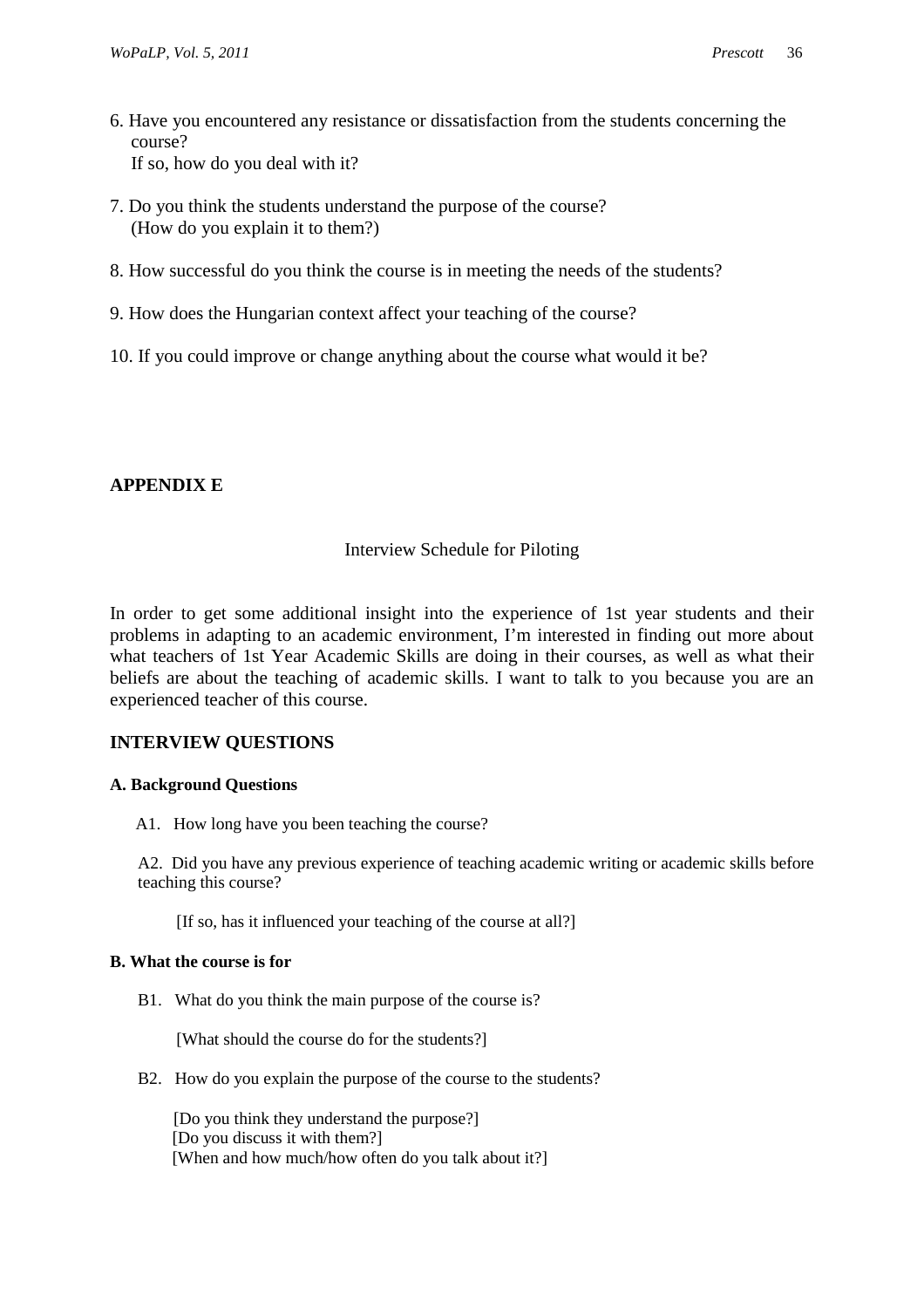#### **C. How you teach the course**

C1. What elements in the course (in both semesters) do you give most prominence to and why?

C2. What use do you make of different kinds of feedback?

[e.g. teacher feedback, group feedback, peer response]

C3. Are there any elements that you give less prominence to or that you consider to be of less importance?

[Ask why if necessary]

C4. Are there any special tricks or techniques that you use in teaching the course (to make it more interesting or easier to understand) ?

 [For example: special materials, activities, topics relating the course to the students' own experience]

C5. At the end of the course what do you want your students to understand about academic writing and academic study?

#### **D. Dealing with problems**

D1. In your experience what are the students' biggest problems in coping with the requirements of the course?

D2. Have you any idea why students might experience difficulties (if they do)?

D3. What do you do if students don't understand something?

D4. Have you ever encountered any resistance or dissatisfaction from the students to do with the course and if so how do you deal with it?

 [For example: not wanting to do something, questioning the value of something or claiming that they already know how to do something]

D5. Do you as a teacher find the course difficult or problematic in any way?

 [Ask for details and examples and how he/she deals with problems] [Possible problems: lack of time, more/less emphasis on certain aspects, need to include new elements]

D6. This course is based on Anglo-Saxon ideas of academic writing but it is taught in a Hungarian university to non-native students – almost all having Hungarian as their first language. How does the context of the course affect your teaching of it?

[You could talk about language and cultural aspects here]

#### **E. Classroom dynamics and student confidence**

 E1. Classroom atmosphere is widely acknowledged as a very important element in teaching. How do you handle the social aspects of the course and how important do you think this is in the success of the course?